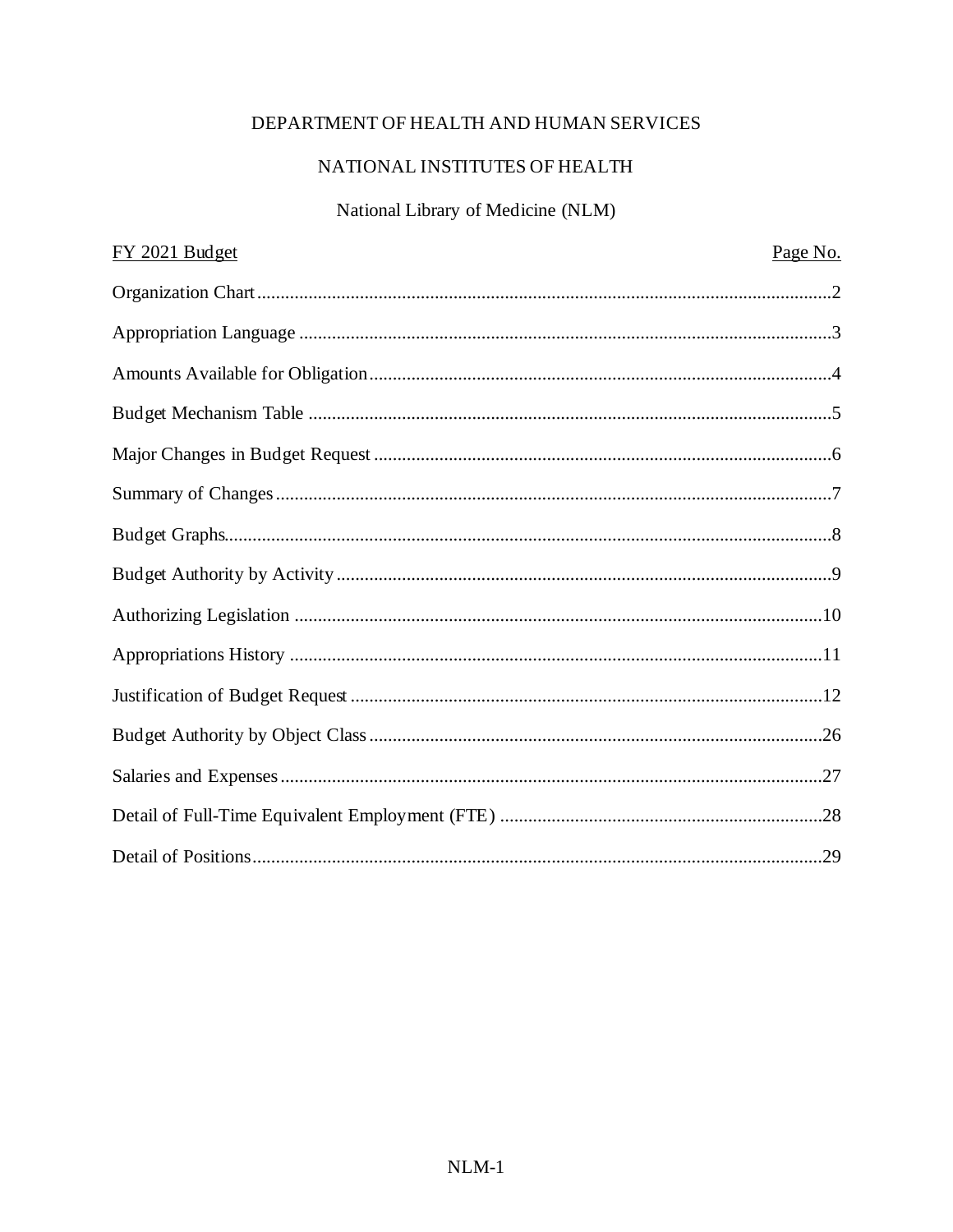## NATIONAL INSTITUTES OF HEALTH

National Library of Medicine

### ORGANIZATIONAL CHART

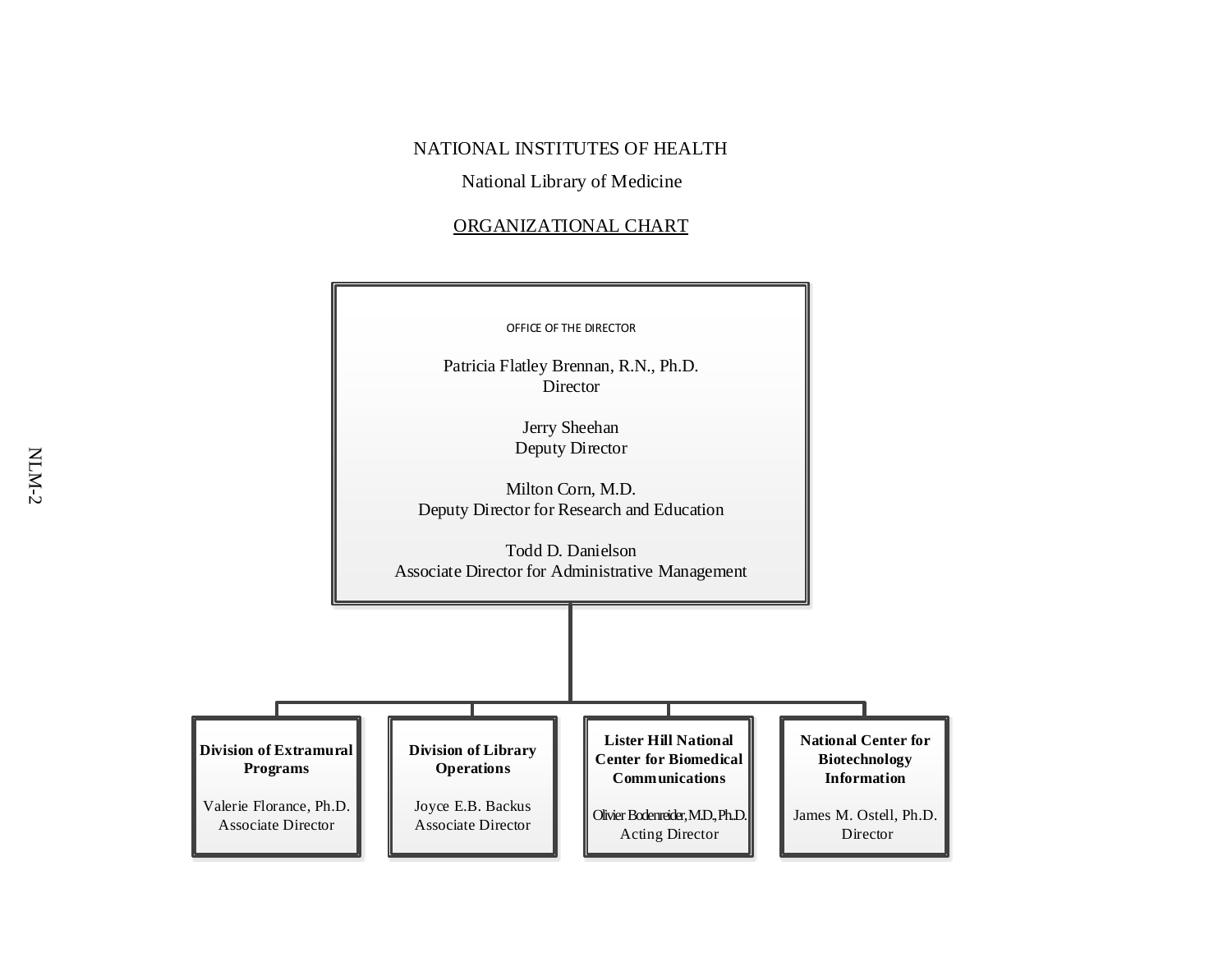### NATIONAL INSTITUTES OF HEALTH

### National Library of Medicine

For carrying out section 301 and title IV of the PHS Act with respect to health information communications, [\$456,911,000]*\$415,665,000*: *Provided*, That of the amounts available for improvement of information systems, \$4,000,000 shall be available until September 30, [2021]*2022*: *Provided further*, That in fiscal year [2020]*2021*, the National Library of Medicine may enter into personal services contracts for the provision of services in facilities owned, operated, or constructed under the jurisdiction of the National Institutes of Health (referred to in this title as "NIH").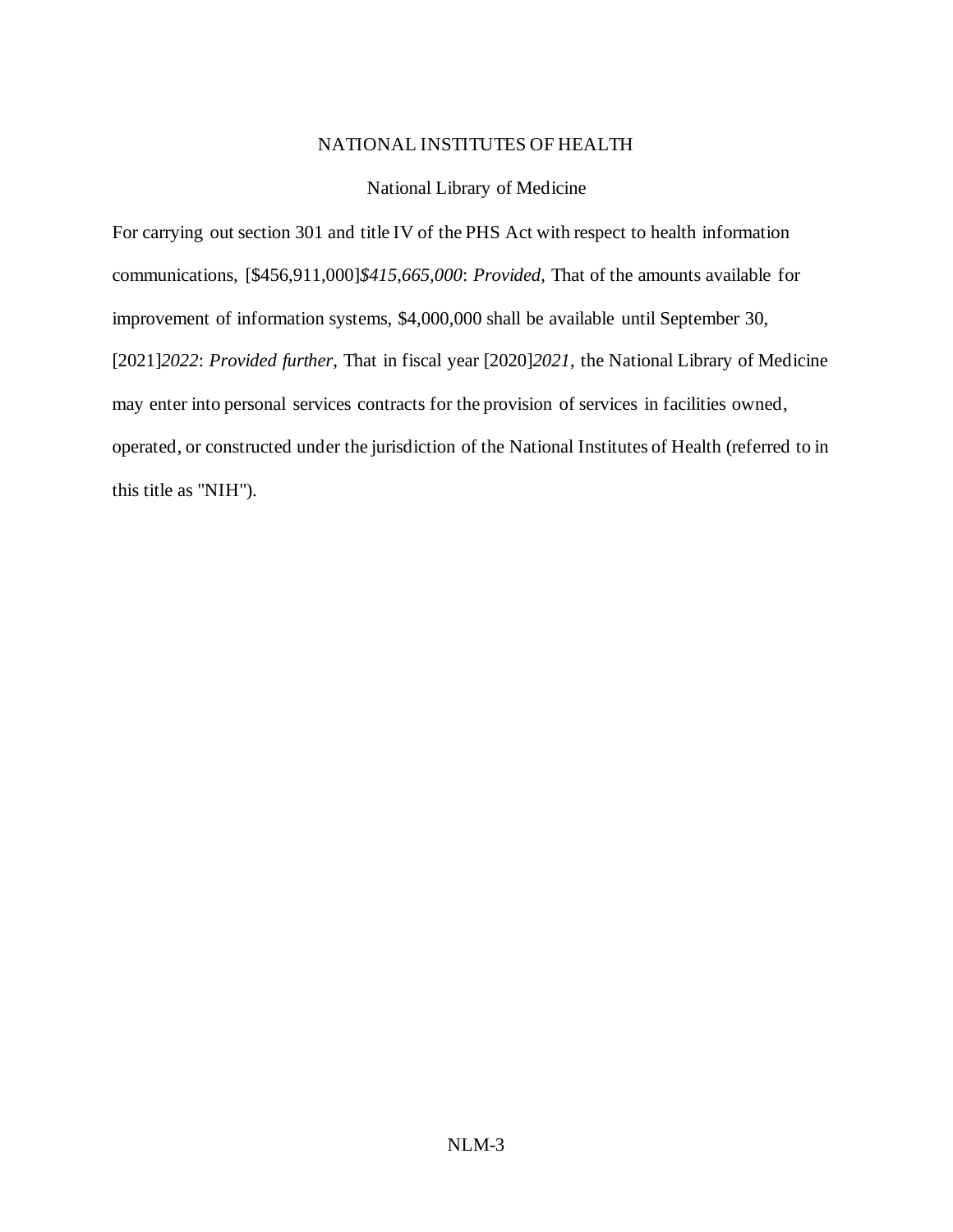## **Amounts Available for Obligation<sup>1</sup>**

(Dollars in Thousands)

| <b>Source of Funding</b>            | <b>FY 2019 Final</b> | FY 2020 Enacted | FY 2021 President's<br><b>Budget</b> |  |
|-------------------------------------|----------------------|-----------------|--------------------------------------|--|
| Appropriation                       | \$441,997            | \$456,911       | \$415,665                            |  |
| Mandatory Appropriation: (non-add)  |                      |                 |                                      |  |
| Type 1 Diabetes                     | (0)                  | (0)             | (0)                                  |  |
| <b>Other Mandatory financing</b>    | (0)                  | (0)             | (0)                                  |  |
| Rescission                          |                      |                 |                                      |  |
| Sequestration                       |                      |                 |                                      |  |
| Secretary's Transfer                | $-1,518$             |                 |                                      |  |
| Subtotal, adjusted appropriation    | \$440,479            | \$456,911       | \$415,665                            |  |
| <b>OAR HIV/AIDS Transfers</b>       | 368                  |                 |                                      |  |
| <b>HEAL Transfer from NINDS</b>     |                      |                 |                                      |  |
| Subtotal, adjusted budget authority | \$440,847            | \$456,911       | \$415,665                            |  |
| Unobligated balance, start of year  | 2,500                | 2,500           |                                      |  |
| Unobligated balance, end of year    | $-2,500$             |                 |                                      |  |
| Subtotal, adjusted budget authority | \$440,847            | \$459,411       | \$415,665                            |  |
| Unobligated balance lapsing         | $-212$               |                 |                                      |  |
| Total obligations                   | \$440,635            | \$459,411       | \$415,665                            |  |

<sup>1</sup> Excludes the following amounts (in thousands) for reimbursable activities carried out by this account:

FY 2019 - \$7,899 FY 2020 - \$7,954 FY 2021 - \$7,954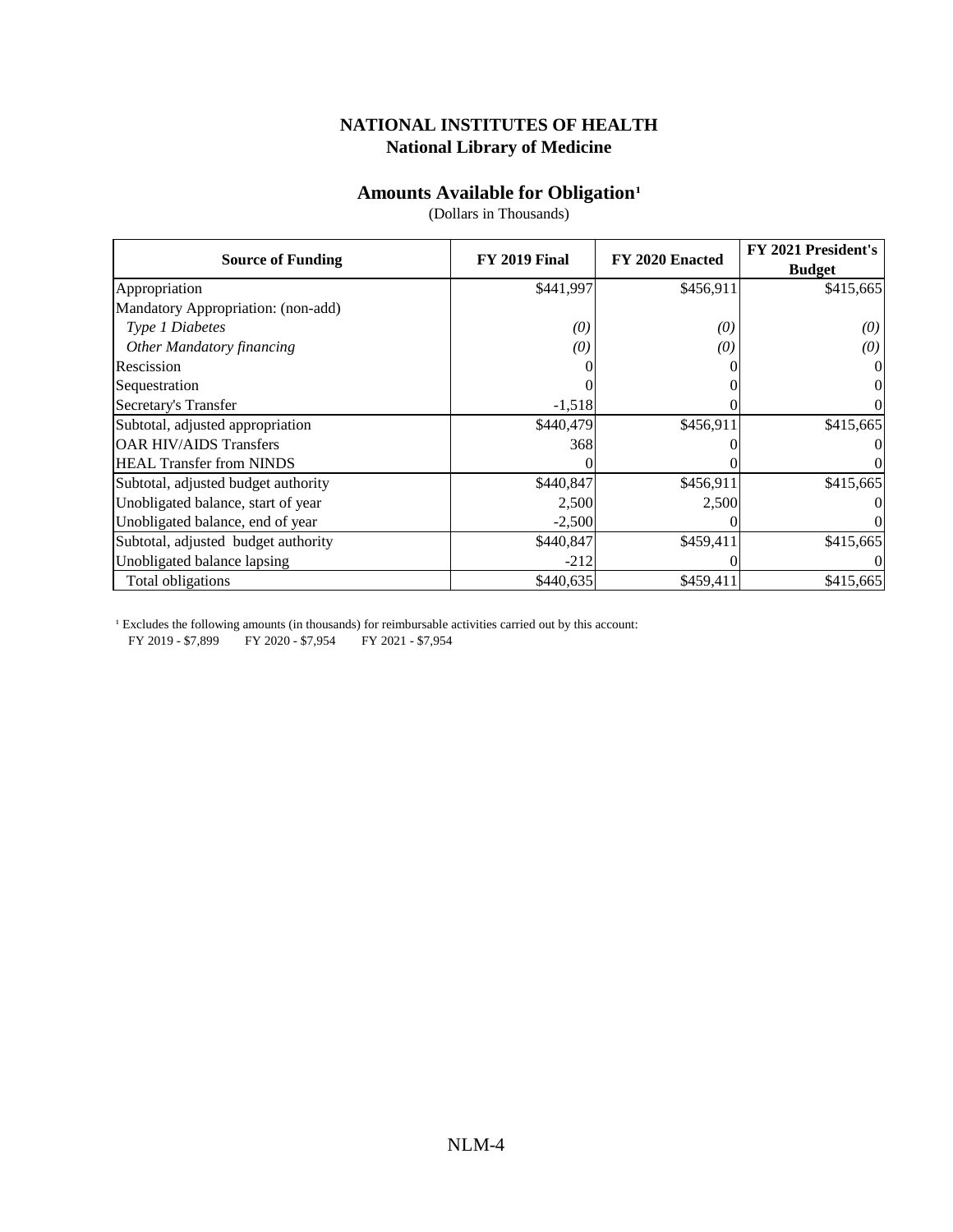#### Budget Mechanism - Total<sup>1</sup>

(Dollars in Thousands)

|                                                  |                         |                      | FY 2021      |                 |                |                            |              |                          |
|--------------------------------------------------|-------------------------|----------------------|--------------|-----------------|----------------|----------------------------|--------------|--------------------------|
| <b>MECHANISM</b>                                 |                         | <b>FY 2019 Final</b> |              | FY 2020 Enacted |                | FY 2021 President's Budget |              | $+/-$<br>FY 2020 Enacted |
|                                                  | No.                     | Amount               | No.          | Amount          | No.            | Amount                     |              | Amount                   |
|                                                  |                         |                      |              |                 |                |                            |              |                          |
| Research Projects:                               |                         |                      |              |                 |                |                            |              |                          |
| Noncompeting                                     | 62                      | \$22,539             | 79           | \$28,459        | 87             | \$25,041                   |              | $- $3,418$               |
| <b>Administrative Supplements</b>                | (1)                     |                      | (0)          |                 | (0)            |                            | (0)          |                          |
| Competing:                                       |                         |                      |              |                 |                |                            |              |                          |
| Renewal                                          | 5                       | 2,658                |              | 1,031           |                | 510                        |              | $-521$                   |
| New                                              | 33                      | 11,473               | 28           | 8,995           | 34             | 9,691                      |              | 696                      |
| Supplements                                      | $\overline{0}$          |                      | $\sqrt{ }$   |                 | $\Omega$       |                            |              |                          |
| Subtotal, Competing                              | 38                      | \$14,131             | 30           | \$10,027        | 35             | \$10,201                   | $\mathbf{5}$ | \$175                    |
| Subtotal, RPGs                                   | 100                     | \$36,67              | 109          | \$38,486        | 122            | \$35,243                   | 13           | $-$ \$3,243              |
| SBIR/STTR                                        | 5                       | 1,475                | r,           | 1,564           | $\Delta$       | 1,392                      |              | $-173$                   |
| <b>Research Project Grants</b>                   | 105                     | \$38,146             | 112          | \$40,050        | 126            | \$36,634                   | 14           | $- $3,416$               |
| Research Centers:                                |                         |                      |              |                 |                |                            |              |                          |
| Specialized/Comprehensive                        |                         | \$34                 |              | \$36            |                | \$32                       |              | -\$4                     |
| Clinical Research                                |                         |                      |              |                 |                |                            |              |                          |
| Biotechnology                                    |                         |                      |              |                 |                |                            |              |                          |
| Comparative Medicine                             |                         |                      |              |                 |                |                            |              |                          |
| Research Centers in Minority Institutions        |                         |                      |              |                 | $\Omega$       |                            |              |                          |
| <b>Research Centers</b>                          | $\mathbf{0}$            | \$34                 | $\Omega$     | \$36            | $\mathbf{0}$   | \$32                       | $\Omega$     | $-$ \$4                  |
|                                                  |                         |                      |              |                 |                |                            |              |                          |
| Other Research:                                  |                         |                      |              |                 |                |                            |              |                          |
| <b>Research Careers</b>                          | 12                      | \$1,799              | 13           | \$1,719         |                | \$596                      |              | $-$1,123$                |
| <b>Cancer Education</b>                          |                         |                      |              |                 |                |                            |              |                          |
| Cooperative Clinical Research                    |                         |                      |              |                 |                |                            |              |                          |
| <b>Biomedical Research Support</b>               |                         |                      |              |                 |                |                            |              |                          |
| Minority Biomedical Research Support             |                         |                      |              |                 |                |                            |              |                          |
| Other                                            | 44                      | 24,773               | 41           | 24,704          | 42             | 23,144                     |              | $-1,561$                 |
| Other Research                                   | 56                      | \$26,57              | 54           | \$26,423        | 47             | \$23,739                   | $-7$         | $-$ \$2,684              |
| <b>Total Research Grants</b>                     | 161                     | \$64,752             | 166          | \$66,510        | 173            | \$60,406                   |              | $-$6,104$                |
|                                                  |                         |                      |              |                 |                |                            |              |                          |
| Ruth L Kirchstein Training Awards:               | <b>FTTPs</b>            |                      | <b>FTTPs</b> |                 | <b>FTTPs</b>   |                            | <b>FTTPs</b> |                          |
| <b>Individual Awards</b>                         |                         | \$342                |              | \$386           |                | \$301                      |              | $-$ \$85                 |
| <b>Institutional Awards</b>                      |                         |                      |              |                 | $\Omega$       |                            | $\Omega$     |                          |
| <b>Total Research Training</b>                   | $\overline{\mathbf{8}}$ | \$342                | $\mathbf Q$  | \$386           | $\overline{7}$ | \$301                      | $-2$         | $-$ \$85                 |
| Research & Develop. Contracts                    | $\Omega$                | \$18                 | $\Omega$     | \$18            | $\theta$       | \$17                       | $\Omega$     | $-$ \$2                  |
| (SBIR/STTR) (non-add)                            | (0)                     | (15)                 | (0)          | (18)            | (0)            | (17)                       | (0)          | $(-2)$                   |
|                                                  |                         |                      |              |                 |                |                            |              |                          |
| <b>Intramural Programs</b>                       | 575                     | 355,960              | 638          | 369,381         | 638            | 335,356                    |              | $-34,024$                |
| Res. Management & Support                        | 84                      | 19,775               | 103          | 20,616          | 103            | 19,586                     |              | $-1,031$                 |
| Res. Management & Support (SBIR Admin) (non-add) | (0)                     | (2)                  | (0)          | (0)             | (0)            | (0)                        | (0)          | (0)                      |
| Construction                                     |                         |                      |              |                 |                |                            |              |                          |
| <b>Buildings and Facilities</b>                  |                         |                      |              |                 |                |                            |              |                          |
| Total, NLM                                       | 659                     | \$440,847            | 741          | \$456,911       | 741            | \$415,665                  | $\Omega$     | $-$41,246$               |

 $^{\rm 1}~$  All items in italics and brackets are non-add entries.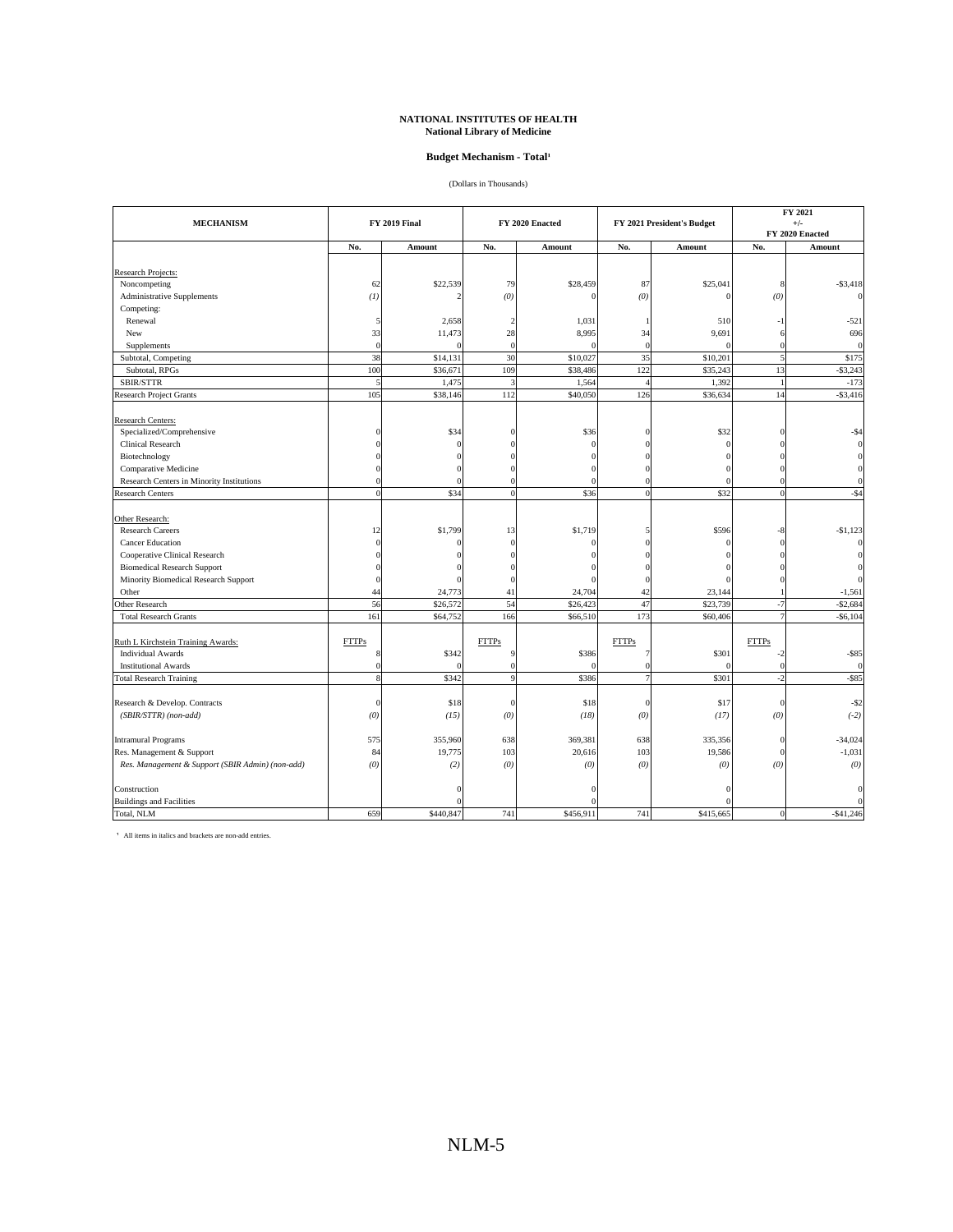## **Major Changes in the Fiscal Year 2021 President's Budget Request**

Major changes in the FY 2021 President's Budget request for the National Library of Medicine (NLM), by budget mechanism and/or activity detail are briefly described below. Note that there may be overlap between budget mechanism and activity detail; thus, these highlights will not sum to the total change for NLM's FY 2021 President's Budget request, which is \$415.7 million, a decrease of \$41.2 million from the FY 2020 Enacted level. The FY 2021 President's Budget reflects the Administration's fiscal policy goals for the Federal Government. Within that framework and informed by the NLM Strategic Plan, 2017-2027, the NIH Strategic Plan for Data Science, and the 2018 Blue Ribbon Panel review of NLM's Intramural Research Program, NLM will pursue its highest research priorities through strategic investments and careful stewardship of appropriated funds.

Extramural Programs (-\$6.2 million; total \$60.7 million): With this level of funding, NLM will support the same number of university-based biomedical informatics and data science training programs as under the FY 2020 Enacted level with a reduced funding level. NLM will award an estimated 35 new research project grants in biomedical informatics and data science and will support the outreach and stakeholder engagement efforts of the National Network of Libraries of Medicine at a reduced level of funding.

Intramural Programs (-\$34.0 million; total \$335.4 million): NLM's intramural programs encompass both intramural research and information service programs that support advances in computational health information sciences; development of advanced biomedical information systems, standards, and research tools; acquisition, storage and distribution of biomedical data; and delivery of reliable, high-quality information services. NLM will maintain funding for intramural research and prioritize activities that support NIH-wide interests in data science. It will continue to seek ways to streamline and improve the efficiency of its information services while maintaining support for mission critical systems that are heavily used by researchers, clinicians, and the general public. NLM will continue its role as a central coordinating body for the Department of Health and Human Services as relates to standard clinical vocabularies while seeking additional efficiencies in these programs.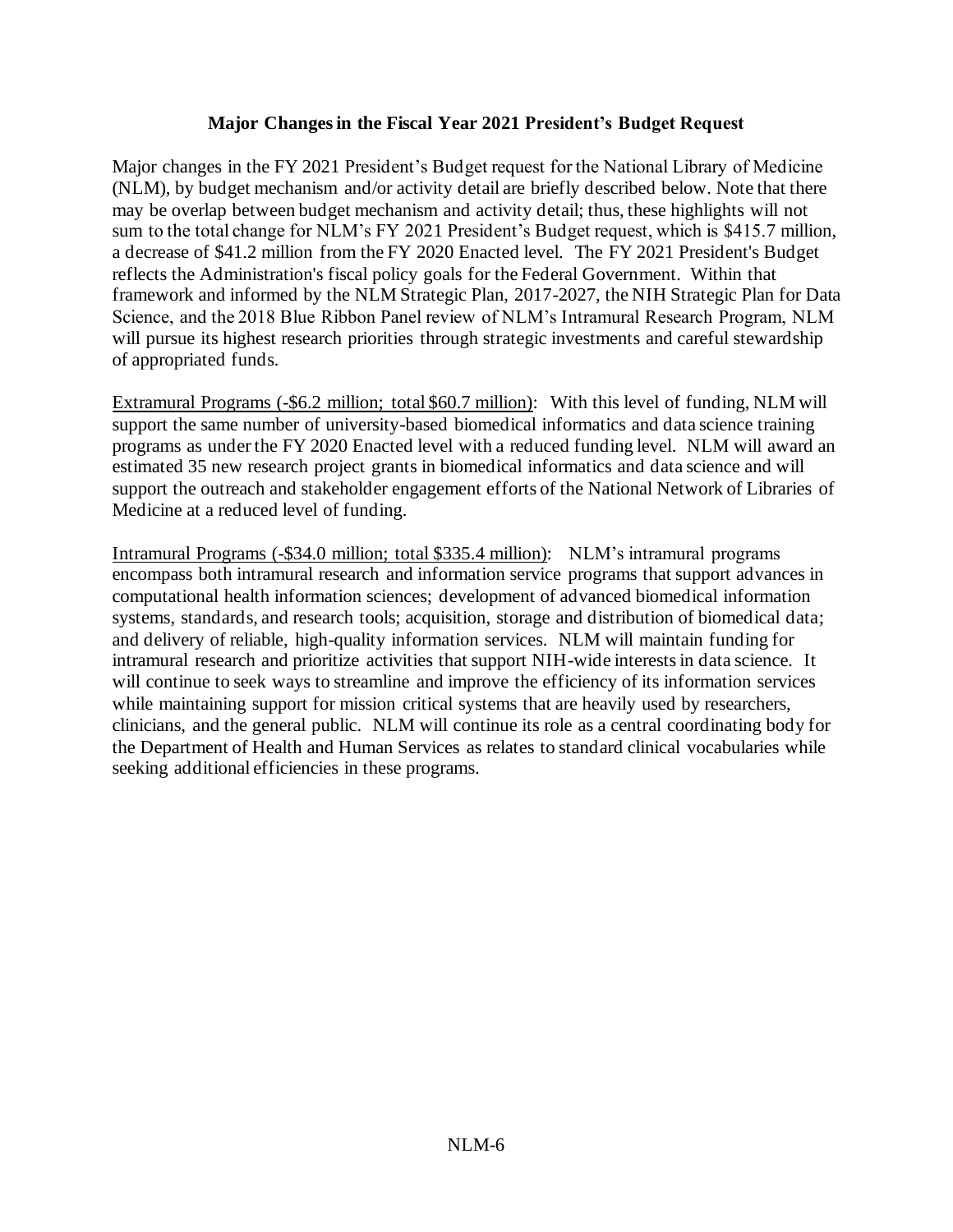#### **Summary of Changes**

| (Dollars in Thousands)                                                             |             |                            |             |                                    |
|------------------------------------------------------------------------------------|-------------|----------------------------|-------------|------------------------------------|
| FY 2020 Enacted                                                                    |             |                            |             | \$456.911                          |
| FY 2021 President's Budget                                                         |             |                            |             | \$415,665                          |
| Net change                                                                         |             |                            |             | $-$ \$41,246                       |
|                                                                                    |             | FY 2021 President's Budget |             | <b>Change from FY 2020 Enacted</b> |
| <b>CHANGES</b>                                                                     | <b>FTEs</b> | <b>Budget Authority</b>    | <b>FTEs</b> | <b>Budget Authority</b>            |
| Built-in:<br>A.                                                                    |             |                            |             |                                    |
| 1. Intramural Programs:                                                            |             |                            |             |                                    |
| a. Annualization of January 2020 pay increase & benefits                           |             | \$114,689                  |             | \$731                              |
| b. January FY 2021 pay increase & benefits                                         |             | 114,689                    |             | 1,761                              |
| c. Paid days adjustment                                                            |             | 114,689                    |             | $-428$                             |
| d. Differences attributable to change in FTE                                       |             | 114,689                    |             | $\Omega$                           |
| e. Payment for centrally furnished services                                        |             | 3,896                      |             | $-205$                             |
| f. Cost of laboratory supplies, materials, other expenses, and non-recurring costs |             | 216,772                    |             | 3,468                              |
| Subtotal                                                                           |             |                            |             | \$5,327                            |
|                                                                                    |             |                            |             |                                    |
| 2. Research Management and Support:                                                |             |                            |             |                                    |
| a. Annualization of January 2020 pay increase & benefits                           |             | \$12,521                   |             | \$80                               |
| b. January FY 2021 pay increase & benefits                                         |             | 12,521                     |             | 190                                |
| c. Paid days adjustment                                                            |             | 12,521                     |             | $-47$                              |
| d. Differences attributable to change in FTE                                       |             | 12,521                     |             | $\theta$                           |
| e. Payment for centrally furnished services                                        |             | 787                        |             | $-41$                              |
| f. Cost of laboratory supplies, materials, other expenses, and non-recurring costs |             | 6,278                      |             | 83                                 |
| Subtotal                                                                           |             |                            |             | \$265                              |
|                                                                                    |             |                            |             |                                    |
| Subtotal, Built-in                                                                 |             |                            |             | \$5,592                            |

|                                       | FY 2021 President's Budget |           | <b>Change from FY 2020 Enacted</b> |                  |  |
|---------------------------------------|----------------------------|-----------|------------------------------------|------------------|--|
| <b>CHANGES</b>                        | No.                        | Amount    | No.                                | Amount           |  |
| <b>B.</b><br>Program:                 |                            |           |                                    |                  |  |
| 1. Research Project Grants:           |                            |           |                                    |                  |  |
| a. Noncompeting                       | 87                         | \$25,041  | 8                                  | $- $3,418$       |  |
| b. Competing                          | 35                         | 10,201    | 5                                  | 175              |  |
| c. SBIR/STTR                          | $\overline{4}$             | 1,392     |                                    | $-173$           |  |
| Subtotal, RPGs                        | 126                        | \$36,634  | 14                                 | $-$ \$3,416      |  |
|                                       |                            |           |                                    |                  |  |
| 2. Research Centers                   | $\boldsymbol{0}$           | \$32      | $\mathbf{0}$                       | $-$ \$4          |  |
|                                       |                            |           |                                    |                  |  |
| 3. Other Research                     | 47                         | 23,739    | $-7$                               | $-2,684$         |  |
|                                       |                            |           |                                    |                  |  |
| 4. Research Training                  | 7                          | 301       | $-2$                               | $-85$            |  |
| 5. Research and development contracts | $\mathbf{0}$               | 17        | $\overline{0}$                     | $-2$             |  |
| Subtotal, Extramural                  |                            | \$60,723  |                                    | $-$6,191$        |  |
|                                       | <b>FTEs</b>                |           | <b>FTEs</b>                        |                  |  |
| 6. Intramural Programs                | 638                        | \$335,356 | $\boldsymbol{0}$                   | $-$ \$39,351     |  |
|                                       |                            |           |                                    |                  |  |
| 7. Research Management and Support    | 103                        | 19,586    | $\mathbf{0}$                       | $-1,296$         |  |
|                                       |                            |           |                                    |                  |  |
| 8. Construction                       |                            |           |                                    | $\boldsymbol{0}$ |  |
|                                       |                            |           |                                    |                  |  |
| 9. Buildings and Facilities           |                            | $\Omega$  |                                    | $\theta$         |  |
| Subtotal, Program                     | 741                        | \$415,665 | $\overline{0}$                     | $-$ \$46,838     |  |
|                                       |                            |           |                                    |                  |  |
| Total changes                         |                            |           |                                    | $-$ \$41,246     |  |

# **Fiscal Year 2021 Budget Graphs**

## NLM-7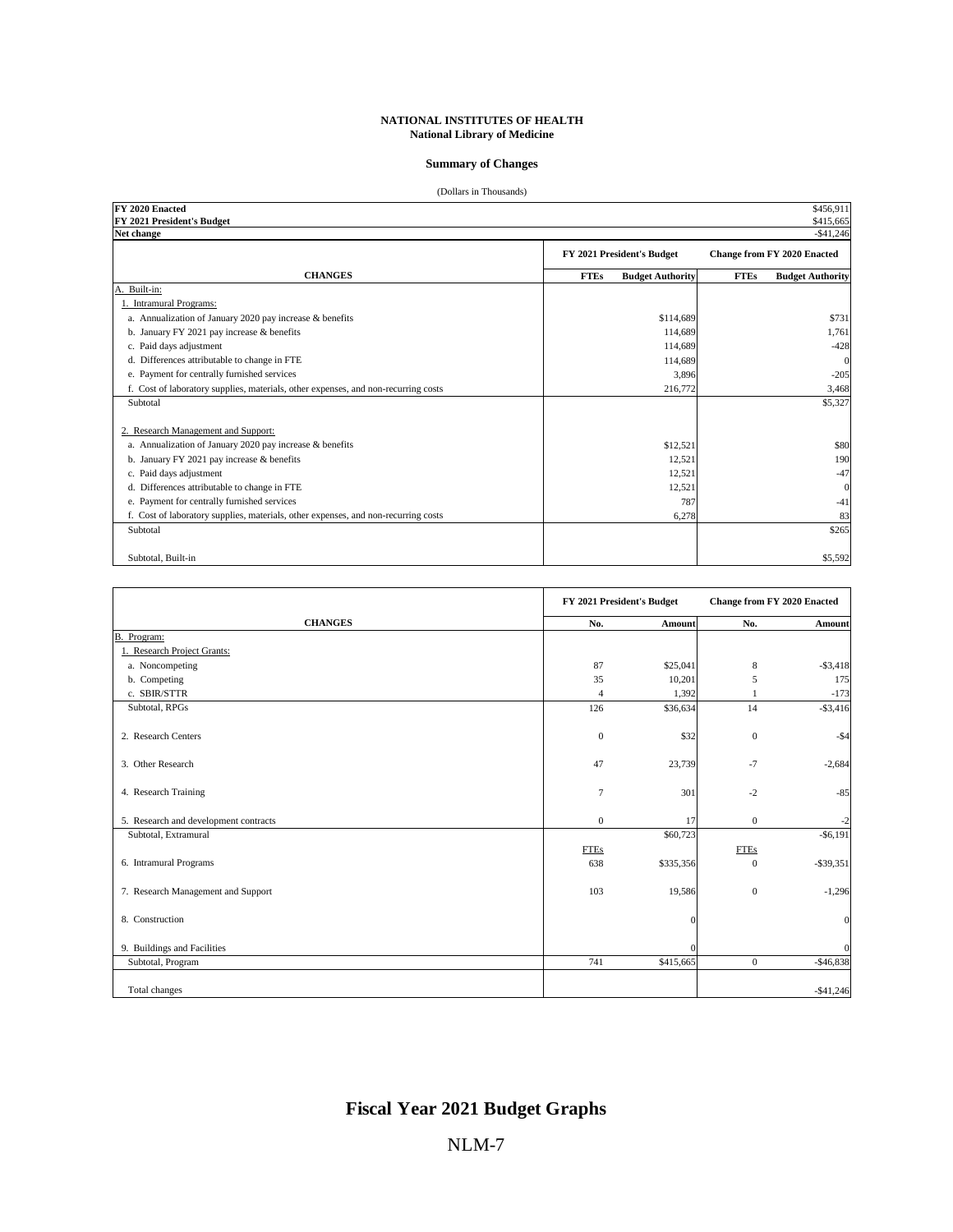## History of Budget Authority and FTEs:



## Distribution by Mechanism:



# Change by Selected Mechanism:

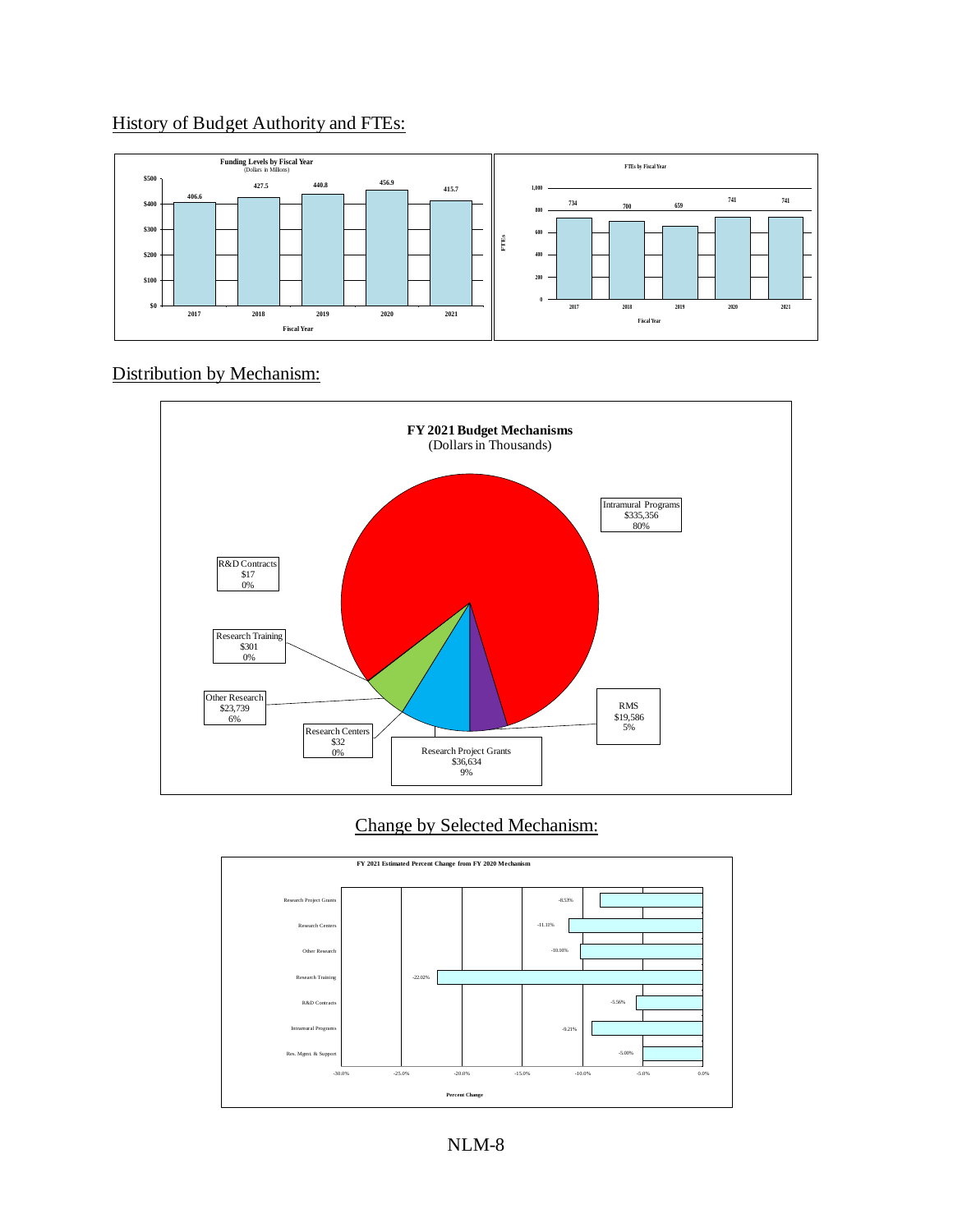#### **Budget Authority by Activity<sup>1</sup>**

(Dollars in Thousands)

|                                                                       | <b>FY 2019 Final</b> |           | FY 2020 Enacted |           | FY 2021 President's<br><b>Budget</b> |           | FY 2021<br>$+/-$<br><b>FY2020</b> |              |
|-----------------------------------------------------------------------|----------------------|-----------|-----------------|-----------|--------------------------------------|-----------|-----------------------------------|--------------|
| <b>Extramural Research</b>                                            | <b>FTE</b>           | Amount    | <b>FTE</b>      | Amount    | <b>FTE</b>                           | Amount    | <b>FTE</b>                        | Amount       |
| Detail                                                                |                      |           |                 |           |                                      |           |                                   |              |
| Health Information for Health Professionals and the<br>Public (NN/LM) |                      | \$11,270  |                 | \$11,132  |                                      | \$12,000  |                                   | \$868        |
| Informatics Resources for Biomedicine and Health                      |                      | 15,696    |                 | 15.732    |                                      | 12.089    |                                   | $-3,643$     |
| <b>Biomedical Informatics Research</b>                                |                      | 38,146    |                 | 40,050    |                                      | 36,634    |                                   | $-3,416$     |
| Subtotal, Extramural                                                  |                      | \$65,113  |                 | \$66,914  |                                      | \$60,723  |                                   | $-$ \$6,191  |
| <b>Intramural Programs</b>                                            | 575                  | \$355,960 | 638             | \$369,381 | 638                                  | \$335,356 | $\mathbf{0}$                      | $-$ \$34,024 |
| <b>Research Management &amp; Support</b>                              | 84                   | \$19,775  | 103             | \$20,616  | 103                                  | \$19,586  | 0                                 | $-$1,031$    |
| <b>TOTAL</b>                                                          | 659                  | \$440,847 | 741             | \$456,911 | 741                                  | \$415,665 | 0                                 | $-$ \$41,246 |

<sup>1</sup> Includes FTEs whose payroll obligations are supported by the NIH Common Fund.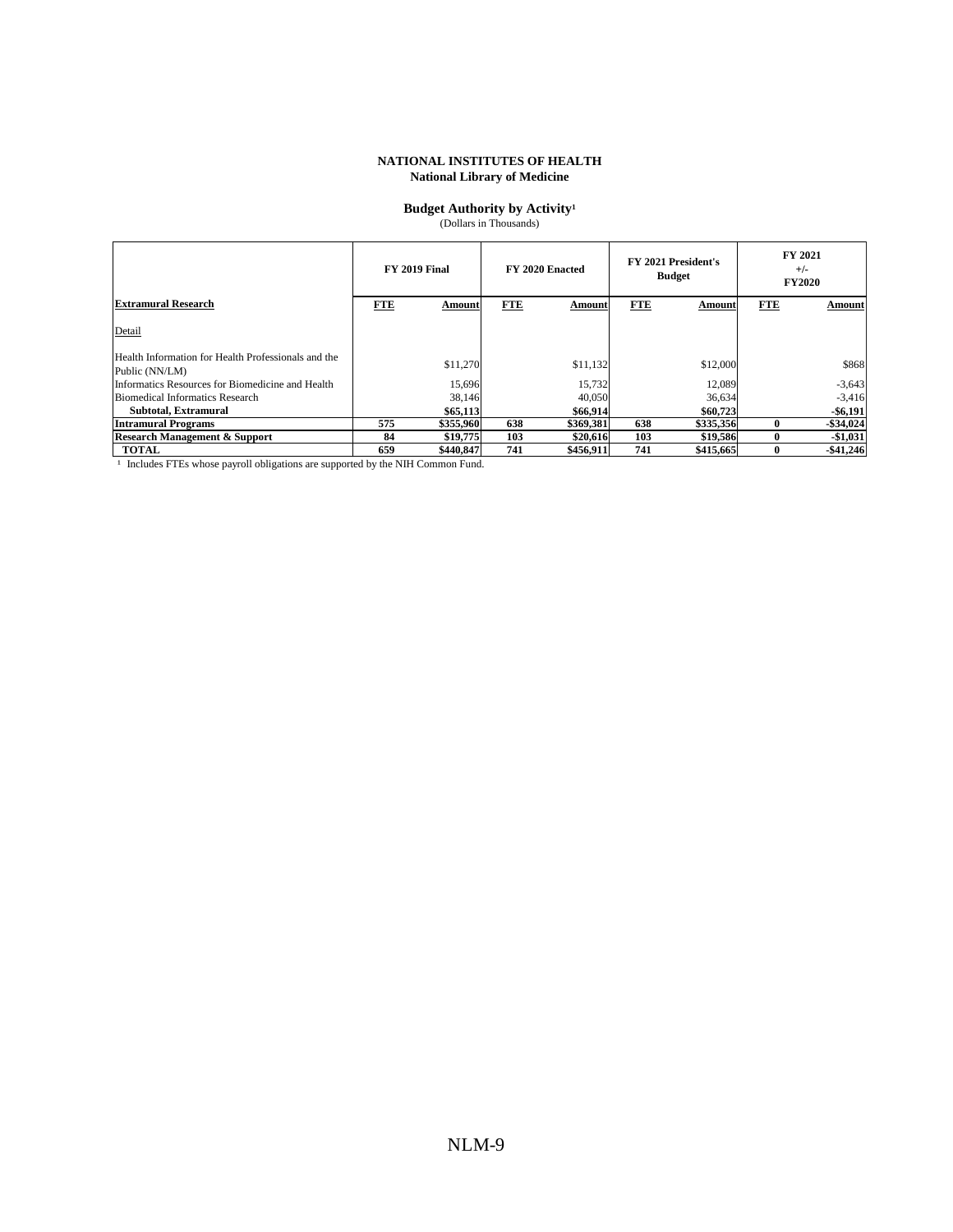## **Authorizing Legislation**

|                              | PHS Act/<br><b>Other Citation</b> | <b>U.S. Code</b><br><b>Citation</b> | 2020 Amount<br><b>Authorized</b> | FY 2020 Enacted | 2021 Amount<br><b>Authorized</b> | <b>FY 2021 President's Budget</b> |
|------------------------------|-----------------------------------|-------------------------------------|----------------------------------|-----------------|----------------------------------|-----------------------------------|
| Research and Investigation   | Section 301                       | 42§241                              | Indefinite                       |                 | Indefinite                       |                                   |
|                              |                                   |                                     |                                  | \$456,911,000   |                                  | \$415,665,000                     |
| National Library of Medicine | Section $401(a)$                  | 428281                              | Indefinite                       |                 | Indefinite                       |                                   |
|                              |                                   |                                     |                                  |                 |                                  |                                   |
| Total, Budget Authority      |                                   |                                     |                                  | \$456,911,000   |                                  | \$415,665,000                     |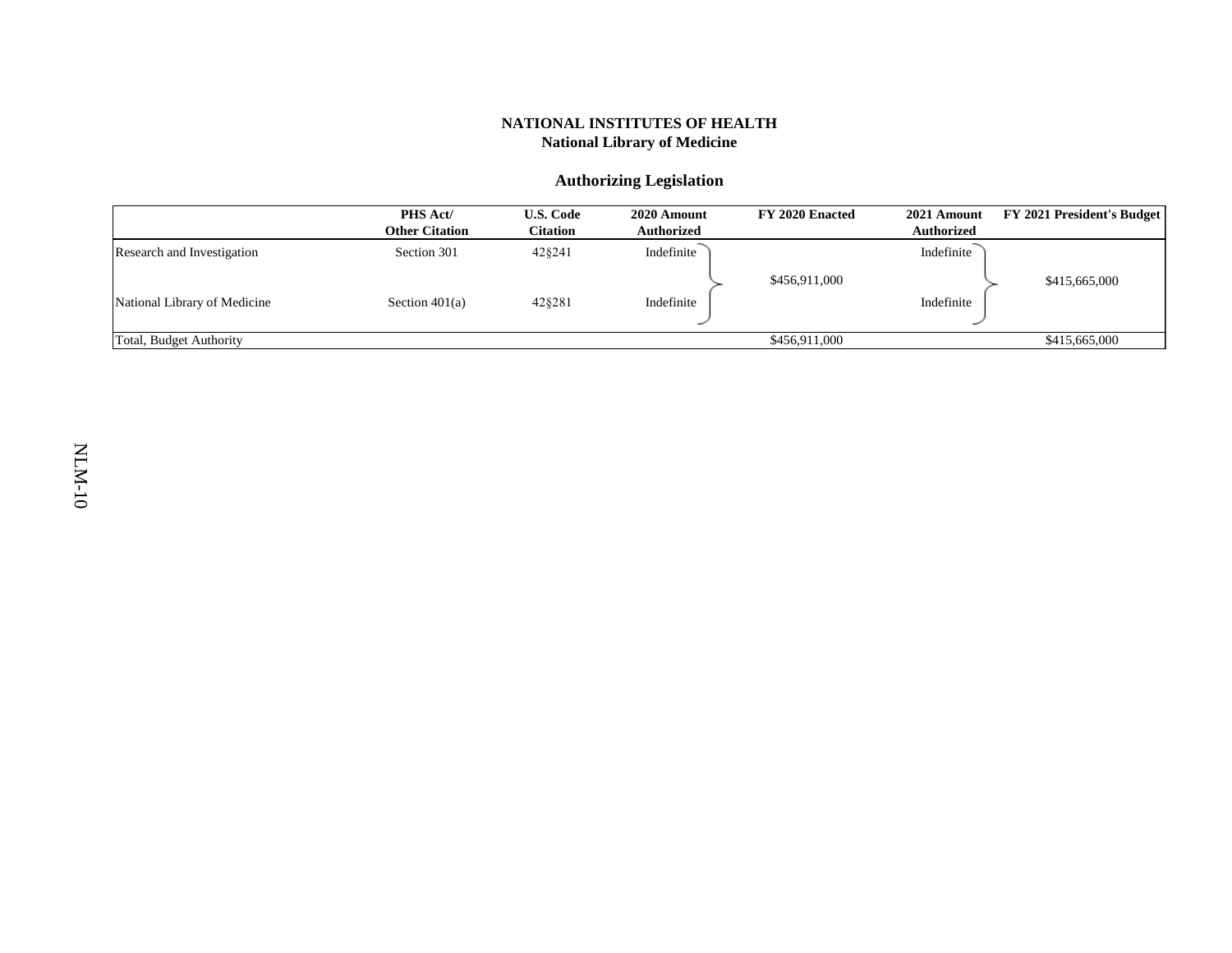# **Appropriations History**

| <b>Fiscal Year</b> | <b>Budget Estimate to</b><br><b>Congress</b> | <b>House Allowance</b> | <b>Senate Allowance</b> | <b>Appropriation</b> |
|--------------------|----------------------------------------------|------------------------|-------------------------|----------------------|
| 2012               | \$387,153,000                                | \$387,153,000          | \$358,979,000           | \$338,278,000        |
| Rescission         |                                              |                        |                         | \$639,345            |
| 2013               | \$372,651,000                                |                        | \$381,981,000           | \$337,638,655        |
| Rescission         |                                              |                        |                         | \$675,277            |
| Sequestration      |                                              |                        |                         | (\$16,947,139)       |
| 2014               | \$382,252,000                                |                        | \$387,912,000           | \$327,723,000        |
| Rescission         |                                              |                        |                         | \$0                  |
| 2015               | \$372,851,000                                |                        |                         | \$336,939,000        |
| Rescission         |                                              |                        |                         | \$0                  |
| 2016               | \$394,090,000                                | \$341,119,000          | \$402,251,000           | \$394,664,000        |
| Rescission         |                                              |                        |                         | \$0                  |
| 2017 <sup>1</sup>  | \$395,684,000                                | \$407,086,000          | \$412,097,000           | \$407,510,000        |
| Rescission         |                                              |                        |                         | \$0                  |
| 2018               | \$373,258,000                                | \$413,848,000          | \$420,898,000           | \$428,553,000        |
| Rescission         |                                              |                        |                         | \$0                  |
| 2019               | \$395,493,000                                | \$433,671,000          | \$442,230,000           | \$441,997,000        |
| Rescission         |                                              |                        |                         | \$0                  |
| 2020               | \$380,463,000                                | \$463,599,000          | \$465,837,000           | \$456,911,000        |
| Rescission         |                                              |                        |                         | $\$0$                |
| 2021               | \$415,665,000                                |                        |                         |                      |

<sup>1</sup> Budget Estimate to Congress includes mandatory financing.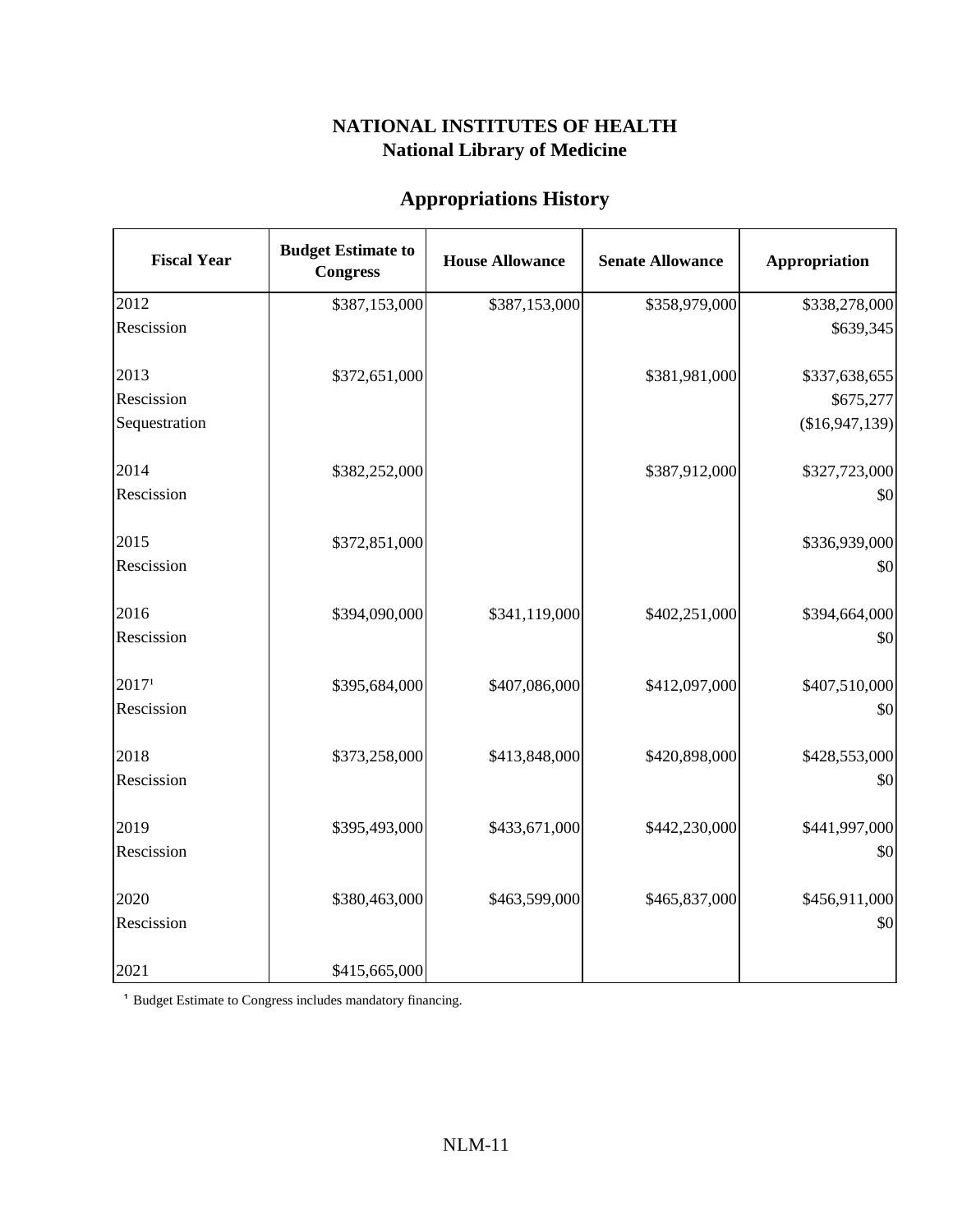## **Justification of Budget Request**

## *National Library of Medicine*

Authorizing Legislation: Section 301 and title IV of the Public Health Service Act, as amended.

Budget Authority (BA):

|            | FY 2019       | FY 2020       | FY 2021            | $FY$ 2021 +/-    |
|------------|---------------|---------------|--------------------|------------------|
|            | Final         | Enacted       | President's Budget | FY 2020          |
| ВA         | \$440,847,000 | \$456,911,000 | \$415,665,000      | $-$ \$41,246,000 |
| <b>FTE</b> | 659           | 741           | 741                |                  |

Program funds are allocated as follows: Competitive Grants/Cooperative Agreements; Contracts; Direct Federal/Intramural and Other.

## **Director's Overview**

The National Library of Medicine (NLM) is a leader in research in biomedical informatics,  $1$  data science, and open science. It is also the world's largest biomedical library. NLM's research and information services advance digitization in biomedicine to support scientific discovery and health care. NLM pioneers new ways to make biomedical data and information more accessible to those who need it, building tools for better data management and personal health, creating a more diverse, data-skilled workforce, and engaging with stakeholders. In these ways, NLM's activities support a wide array of stakeholders, including researchers, clinicians, librarians, public health officials, other Federal agencies, and the public.

NLM's cutting-edge research and training programs, with a focus on artificial intelligence (AI), machine learning, computational biology, and health data standards, catalyze basic biomedical science, data-driven discovery, and health care delivery. Recent applications of NLM research have enhanced natural language processing methods to understand medical text and improve detection of macular degeneration and diagnosis of early-stage cervical cancer. NLM research on health data standards makes it possible to rapidly exchange and use data to improve health and advance biomedical research. NLM research has created new computational approaches to comparative genomics to predict previously unknown protein and gene functions, classify and characterize bacterial toxins, and better understand the roles of individual proteins in the maintenance and function of chromosomes. NLM also develops and deploys novel approaches to data processing to rapidly evaluate, annotate, and publish sequences of the influenza virus (commonly called the flu); makes huge datasets quickly available for disease outbreak analysis; and develops tools to make infectious disease data easier to find and understand.

<sup>1</sup> <https://www.amia.org/about-amia/science-informatics>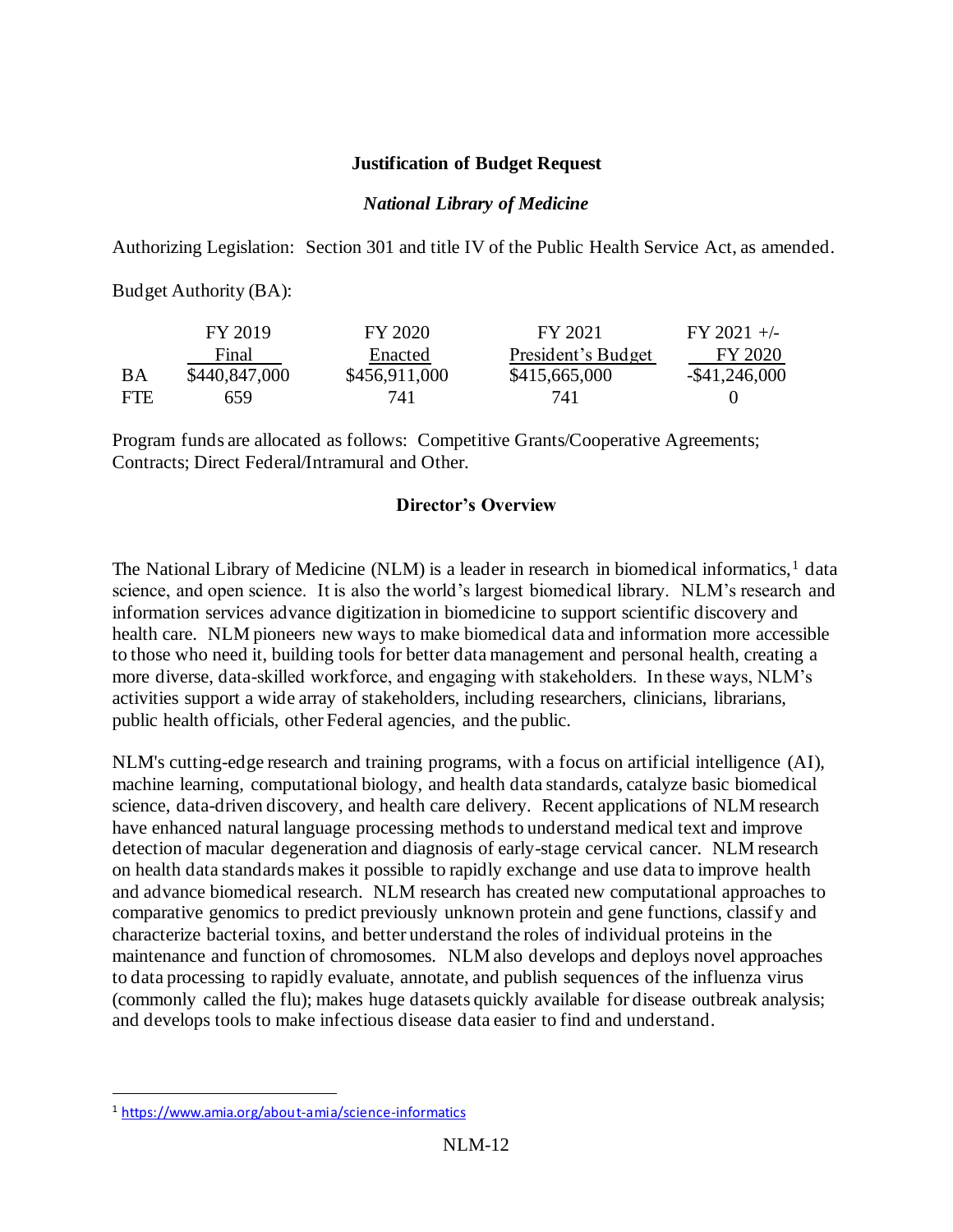NLM develops and applies innovative approaches to acquire, organize, curate, and deliver current biomedical information across the United States and around the globe. NLM's advanced biomedical information services are among the most visited websites in the Federal Government, providing researchers, health care professionals, and the public with access to high quality biomedical information and data, including biomedical literature, genomic data, clinical trial data, and chemical information. NLM supports data-driven discovery for better outcomes in health care and public health by improving data collection and sharing for minority health, women's health, health equity, and health quality, including multilingual health information libraries and innovative clinical records integration for youth emancipating from foster care. NLM's biomedical information systems accelerate science, broaden opportunities for collaboration, provide platforms for private sector innovation, and increase the return on investments in research. NLM participates in NIH-wide efforts to foster a culture that advances science and ensures the development and retention of a diverse, safe, and inclusive workforce.

*Twenty-year Retrospective and Today:* Over the last 20 years, NLM has been a key driver of research advances in biomedical informatics, data science, and open science. Data science is the development and application of novel approaches, processes, and systems to extract knowledge and insights from increasingly large and/or complex sets of data. Open science accelerates biomedical research and discovery by ensuring the products and processes of scientific research are readily available, accessible, and usable by the broadest set of potential users. Long before data science was recognized as a field of study, NLM scientists devised innovative ways to manage and analyze large datasets and rapidly discover novel associations and new interpretations. NLM's Basic Local Alignment Search Tool (BLAST), for example, is one of the most powerful and popular biological sequence analysis tools available in the public domain and has kept pace with the substantial and increasing amounts of sequence data being generated. NLM recently moved BLAST to modern computer platforms, i.e., "the cloud," enhancing opportunities for research and discovery.

NLM was an early adopter of the Internet, providing free online public access to biomedical literature more than 20 years ago through Grateful Med, a tool for retrieving key references from MEDLINE, NLM's database of biomedical citations and abstracts. NLM has continued to modernize its platforms and accelerate access to growing volumes of biomedical data and information via the Internet. With the launch of PubMed in 1996, NLM solidified its role as a leader in providing free, internet-based access to biomedical data and information. PubMed has become the most heavily used biomedical literature citation database in the world, providing access to MEDLINE and other citation information. NLM's PubMed Central (PMC), established in 2000 as an electronic archive of peer-reviewed biomedical and life sciences literature, now provides researchers, clinicians, and the public with access to the full text of more than 5.5 million articles. It serves as the repository for NIH's Public Access Policy, which ensures access to articles summarizing the results of NIH-funded research. With the explosion of genomic information over the last 20 years, NLM developed a family of online databases, for example GenBank, Reference Sequence database (RefSeq), and database of Genotypes and Phenotypes (dbGaP), for scientists to further explore genetic information without the need to re-sequence biological samples. These databases have advanced to keep pace with the increase in volume of genomic data. NLM is now taking steps to move some of these data to the cloud to enable largescale computing (*see Program Portrait 1, page 14*).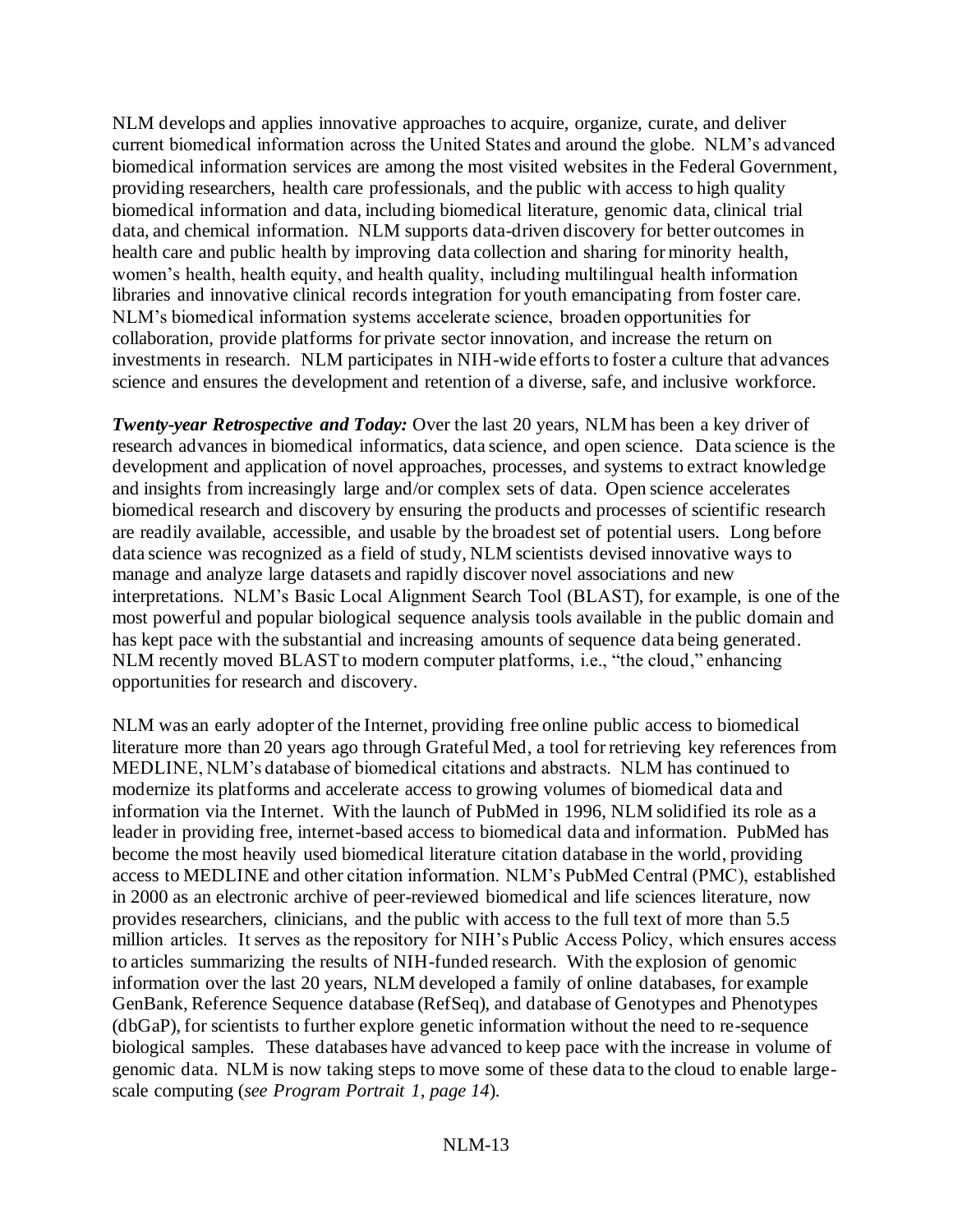Over the last 20 years, NLM has also accelerated efforts to improve transparency of, and access to, clinical trials information. NLM's ClinicalTrials.gov, launched in 2000, is the world's largest publicly accessible database of privately and publicly funded clinical studies, including NIHfunded clinical trials. It supports Federal laws, as well as policies implemented in the United States and internationally. By the end of FY 2019, ClinicalTrials.gov contained information on more than 318,000 registered studies, 39,000 of which include study results and adverse events information.

In addition, NLM has laid the groundwork for the principled exchange of health data for clinical and research purposes. As the coordinating body for clinical terminology standards within the Department of Health and Human Services (HHS), NLM led Federal efforts to drive broad development and adoption of standards that facilitate exchanging and combining health data. NLM served as a leader across NIH and the Federal Government to address challenges to make the rapidly growing amounts of biomedical research data more accessible and usable. Through these efforts, NLM played a key role in developing consistent policies and encouraging best practices in managing and sharing federally-funded research data. It continues to participate in efforts which investigate the re-use of biomedical datasets, develop related metrics, identify incentives for data scientists to focus on biomedical challenges, and ensure sustainability of an open, digital ecosystem for biomedical research.

From FY 2015-2019 NLM expanded investments in research, training, and community engagement, as well as the physical and technical infrastructure for its information services. During this period, NLM nearly doubled the number of research project grants awarded, supported more early-stage investigators (i.e., scientists early in their career), and provided NLM scientists with new opportunities in data science, informatics, health data standards, and computational biology. It expanded biomedical data science training and resources for undergraduate, graduate, and postgraduate students. NLM also expanded the amount of highquality information, tools, and data available to researchers, health professionals, policy makers, and the public. NLM addressed critical needs for improving the stability and security of its information systems and associated technical infrastructure, efficiencies in cataloging and performance measurement, and physical infrastructure to ensure a safe and productive work environment.

*Investing for the Future:* NLM will continue making biomedical information and knowledge accessible to more people in more ways by expanding research done by NLM's intramural and extramural scientists in data science and biomedical informatics. NLM will facilitate the availability and use of data through methods research, support for open science, a data-skilled biomedical workforce, a modern information technology (IT) infrastructure, enhanced dissemination and engagement, and responsible use of data for AI. It is systematically evaluating and strengthening the technical infrastructure for its public-facing websites and applications by unifying platforms and balancing local storage with cloud-based solutions.

### **Program Portrait 1: Genomic Sequence Data Available in the Cloud**

NLM's Sequence Read Archive (SRA) is the world's largest publicly available repository of nextgeneration genome sequence data, with more than 9 million records comprising 25 petabytes of data.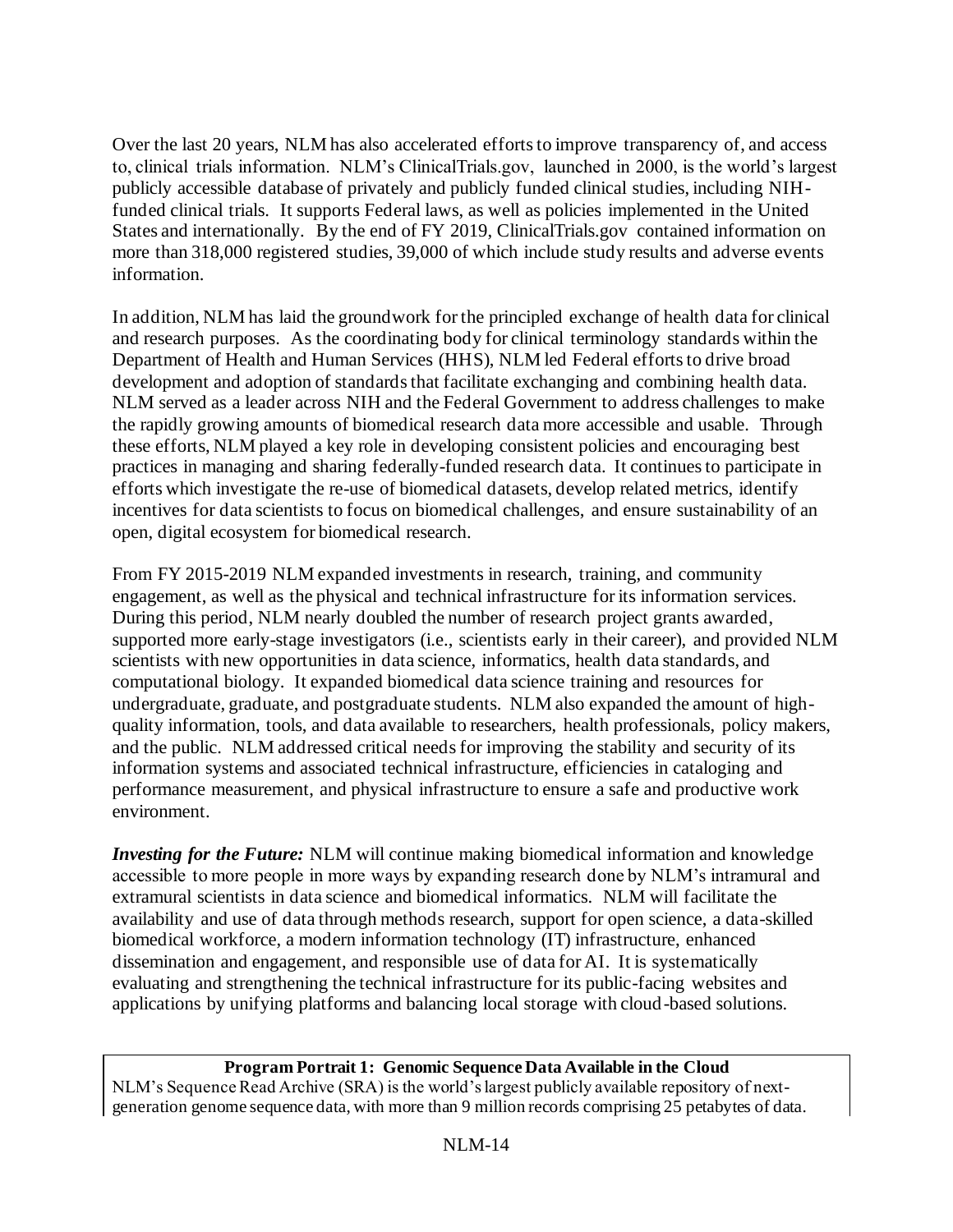More than 100,000 users each month download subsets of SRA data for analysis in their local computing environments. To improve access and utility of SRA data, NLM launched a major effort in FY 2019, to upload the public access SRA data to two commercial clouds that have agreements with NIH's Science and Technology Research Infrastructure for Discovery, Experimentation, and Sustainability (STRIDES) Initiative. This transition significantly expands the discovery potential of the data. Freed from the limitations of local storage and computational resources, users are empowered to compute across the full corpus of SRA data without having to download and store large volumes of data. Moving to cloud platforms also makes it possible to develop customized tools and methods for asking research questions of the data. Publicly accessible SRA data include genomes of viruses, bacteria, and nonhuman higher organisms, as well as gene expression data, metagenomes, and a small amount of human genomic data that is consented to be publicly available (e.g., data from the 1000 Genomes Project). NLM is working to make SRA's controlled-access human genomic data available on commercial cloud platforms, with higher levels of security and oversight, to ensure continued protection of data from human samples and appropriate authorization and authentication of users of these data. NLM will facilitate NIH's strategic efforts to move these valuable datasets into commercial cloud computing platforms through technical guidance to enact privacy-preserving policies for controlling access, including a strategic vision for identity management anchored on centralized authentication and authorization for access to datasets from across NIH Institutes and Centers (ICs).

In FY 2019, NLM supported several training and outreach activities to extend NLM's reach and engage talent, including:

- Research training programs in biomedical and public health informatics and data science at 16 universities that supported 200 predoctoral and postdoctoral fellows. To help attract members of underrepresented populations, NLM provided supplements for collaboration between NLM's university-based training programs and minority-serving institutions to share curricula and course materials in biomedical data science.
- Joint initiatives with the National Science Foundation (NSF) to engage more scientists with expertise in data science research with biomedical researchers. In FY 2019, NLM awarded 10 grants, 5 each in two different NLM-NSF initiatives, bringing 9 new early-stage investigators (10 years or less since their terminal degree) to NIH.
- Training courses for nearly 50 NIH intramural scientists, as well as opportunities for fellows co-funded by other NIH ICs, to apply informatics science to research, education, and clinical care. NLM aims to expand intramural training in biomedical informatics and data science and improve outreach to recruit diverse and highly-qualified trainees.
- Participation in NIH's Pathways Program to recruit interns and recent graduates from diverse populations.
- Implementation of the NIH Strategic Plan for Data Science tactic focused on data science training for NIH staff. NLM spearheaded a needs assessment of extramural program officers to inform training initiatives on data science and open science and provided training in data science and open science to NLM staff.
- Preparation of information professionals for data-driven discovery through NLM's National Network of Libraries of Medicine (NNLM). In FY 2019, more than 32,000 attendees participated in NNLM data-related classes and events.
- Management of citizen science efforts to improve and apply NLM products and services. NLM led 19 code-a-thons (i.e., hands-on, team-based training projects) with approximately 900 external participants, investigating topics ranging from antimicrobial resistance to discovery of novel splice isoforms in RNA-sequence data using NLM's RefSeq collection.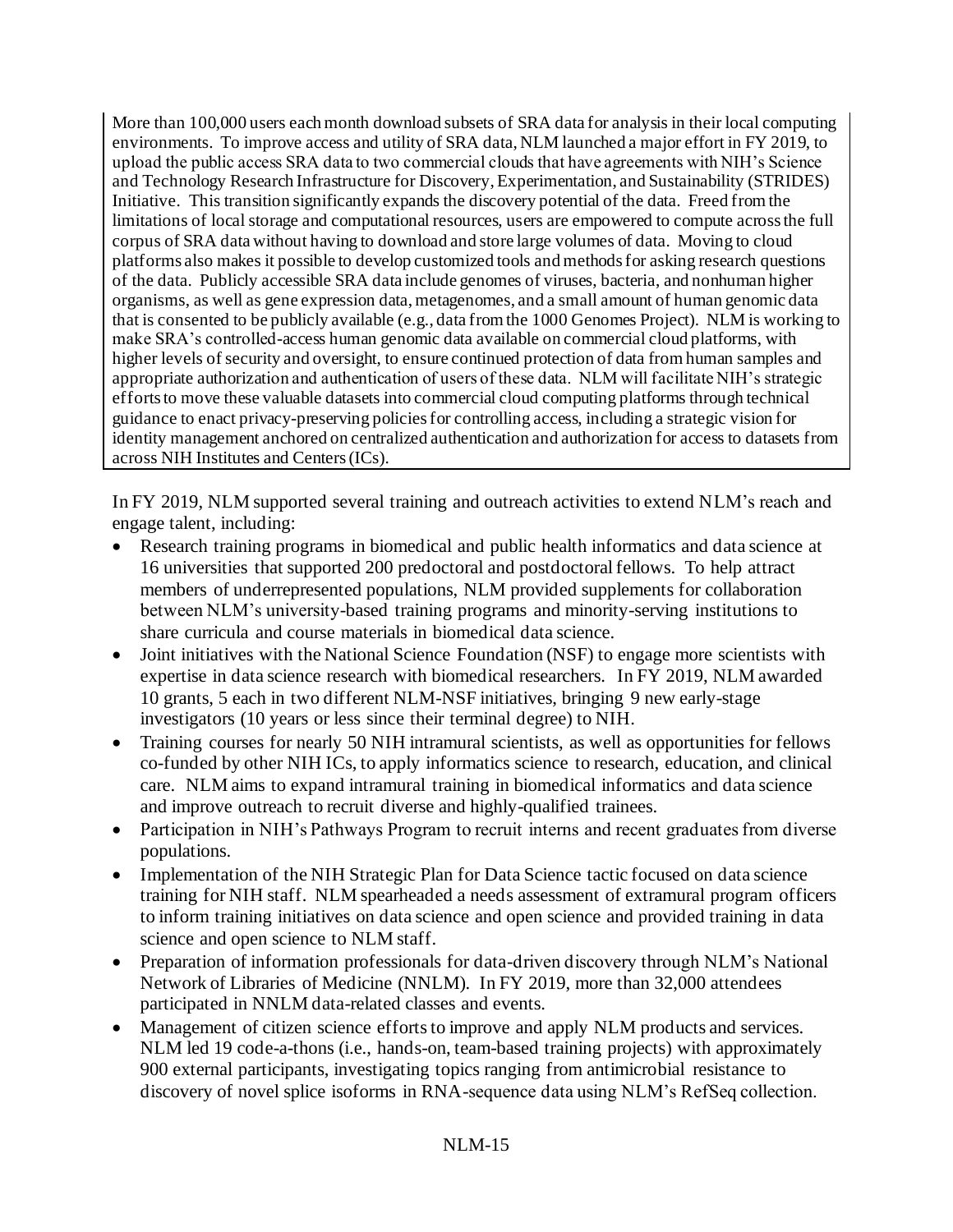## Overall Budget Policy

The FY 2021 President's Budget request is \$415.7 million, a decrease of \$41.2 million from the FY 2020 Enacted level for NLM. Funds are included to sustain intramural research in computational health information sciences and methods, such as AI and machine learning, and maintain NLM's most heavily used information services, including those that provide access to published biomedical literature and consumer health information. At this level, support for NLM databases and services will be prioritized, ensuring mission critical support for NIH data science goals and data sharing policies. NLM will retain key intramural data science activities, including processing and organizing genomic data resulting from NIH-wide investments in whole genome sequencing; evaluation of microbial and viral pathogens to support outbreak detection and response by the Centers for Disease Control and Prevention (CDC), Food and Drug Administration (FDA), and Department of Agriculture (USDA); enhancing registration and results reporting in ClinicalTrials.gov; and updating and disseminating clinical terminology standards required for interoperability of U.S. health data. NLM will also award up to 35 new research project grants through its extramural programs. NLM will continue to leverage the National Network of Libraries of Medicine to advance community engagement in the NIH *All of Us* initiative and will prioritize and consolidate outreach programs that promote access and training in the effective use of NLM resources for scientists, clinicians, patients, and the general public.

## **Program Descriptions and Accomplishments Intramural Programs**

NLM's intramural programs encompass two major activities: 1) Intramural Research and Training; and 2) Biomedical Information Services.

*Intramural Research and Training:* NLM conducts research and training in computational health science, which includes biomedical informatics, computational biology, AI, machine learning, and deep learning. This work generates new knowledge, methods, and tools that support biomedical discovery, image interpretation, and clinical records analysis to enable scientists and clinicians to better understand basic biology, discover new approaches to care, and improve clinical decisions and health.

Recent NLM research has resulted in scientific advances that:

- Helped quantify horizontal gene transfer, a recently discovered biological mechanism that explains species diversity, and explored how stalling in the metabolic process disrupts the function of transfer RNA and alters subsequent protein function. NLM also developed new computational approaches to classify and characterize bacterial toxins.
- Contributed to the comprehensive characterization of proteins involved in the functions of clustered regularly spaced short palindromic repeats (CRISPR) systems, which enable genome editing. This work was part of a larger effort to predict the functions of proteins of biological importance. The majority of the predicted biochemical activities and biological functions have been successfully validated experimentally through collaborations with several laboratories, as well as in independent studies.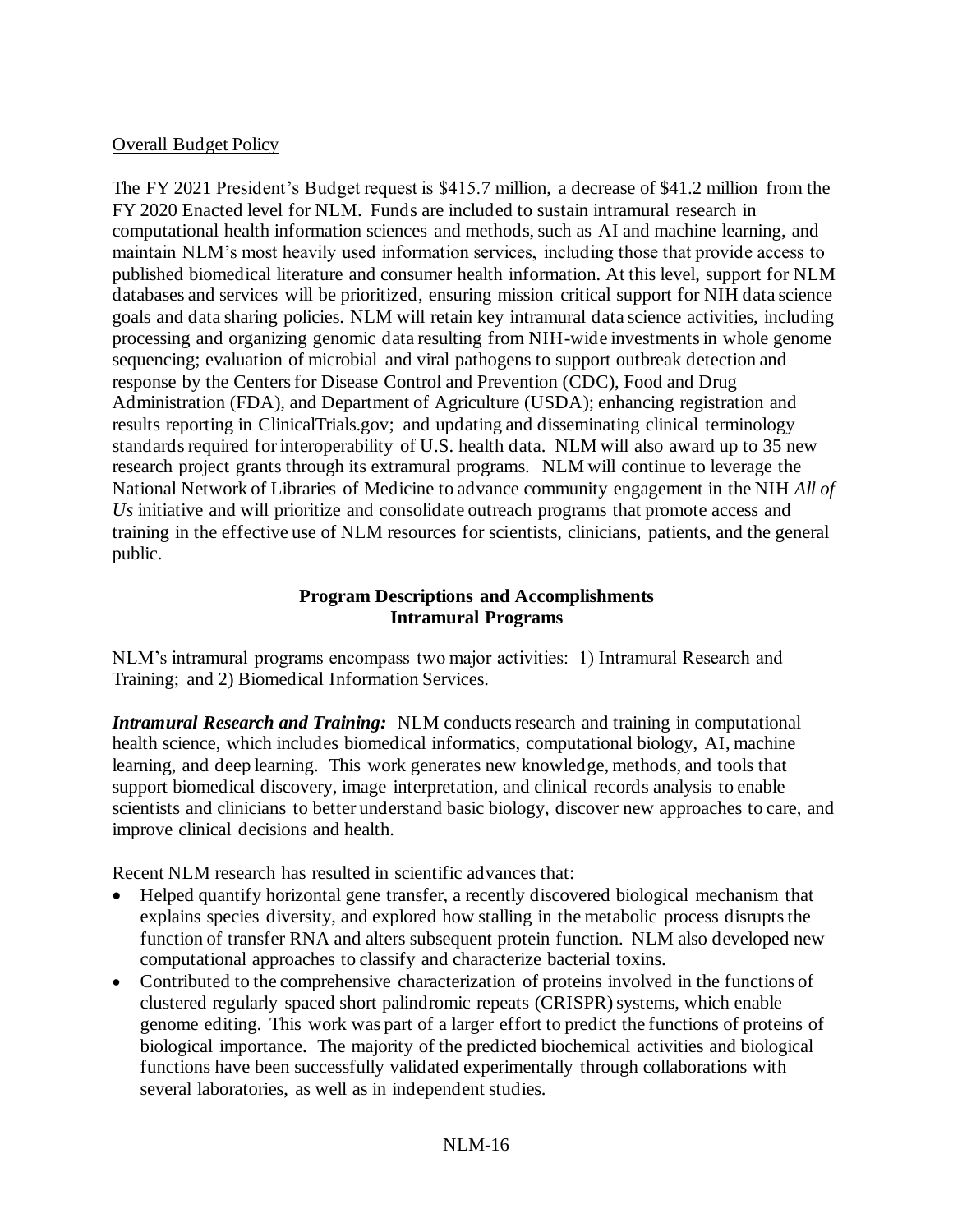- Discovered new families of viruses and predicted the functions of their genes. The research included description of a large, previously unknown family of bacteriophages (viruses that infect bacteria) that includes cross-assembly phage (crAssphage), the most abundant virus in the human microbiome. These findings are crucial for the further characterization of the human microbiome and have already stimulated numerous follow-up studies.
- Laid the groundwork for a new tool, called single-cell sub-Populations Comparison, that helps researchers understand the differences between populations of cells from single-cell experiments, a research area of heightened interest. The tool allows researchers to define both the common and unique cell types across many experiments. Scientists can use it to identify similar and distinct cell types present in single-cell experiments, including cells with different disease status, different developmental stages, and different sexes and species.

NLM research has also resulted in novel computational approaches for analyzing whole genome sequencing data from bacteria to help quickly resolve outbreaks of foodborne illness by identifying the bacterial pathogens involved and helping to trace them back to their source. These approaches are embedded in NLM's Pathogen Detection Pipeline, which has supported more than 370 outbreak investigations to date. In addition, NLM research has developed new approaches to data processing to rapidly evaluate, annotate, and disseminate high-quality influenza sequence data, making large, well-organized datasets quickly available to scientists seeking to define factors that impact influenza virus outbreak. More than 790,000 influenza genome sequences are available, with almost 110,000 submitted in FY 2019. NLM is also contributing to research on genetic causes of antimicrobial resistance (AMR) as part of an ongoing collaboration with the National Antimicrobial Resistance Monitoring System, a public health surveillance system that tracks changes in the antimicrobial susceptibility of foodborne pathogens. Using phenotypes obtained by other Federal agencies (i.e., CDC, FDA, and USDA) for more than 6,000 pathogen isolates, NLM researchers validated the AMRFinder tool they built for antimicrobial resistance gene and protein predictions. This work resulted in greater than 98 percent consistent predictions. The tool also predicts the genes and proteins in the n ew National Database of Antibiotic Resistant Organisms which consists of more than 400,000 pathogens and is part of the National Action Plan for Combating Antibiotic-resistant Bacteria.

NLM research also develops and applies sophisticated analytical approaches to the study of clinical phenomena, such as the effects of medications on health outcomes, using large clinical datasets. In FY 2019, NLM researchers used such techniques to develop insights into the relationship and risk of seven antibiotics, called fluoroquinolones, for tendon rupture in a cohort of 1.2 million Medicare enrollees, and the effects of estrogens on patient survival in a large population of postmenopausal women. NLM researchers used structured clinical terminologies and natural language processing to recognize complex clinical phenomena and guide clinical decisions for precision medicine in oncology. Using simulated clinical cases created by precision oncologists to describe a patient's cancer type, relevant genetic variants, and demographic information, NLM researchers evaluated tools to support precision medicine by retrieving journal articles about treatments relevant to specific patients and finding clinical trials (from ClinicalTrials.gov) for potential enrollment. NLM enhances the discoverability of biomedical literature by developing and disseminating open source software tools to support timely indexing of the literature with key terms from structured terminologies.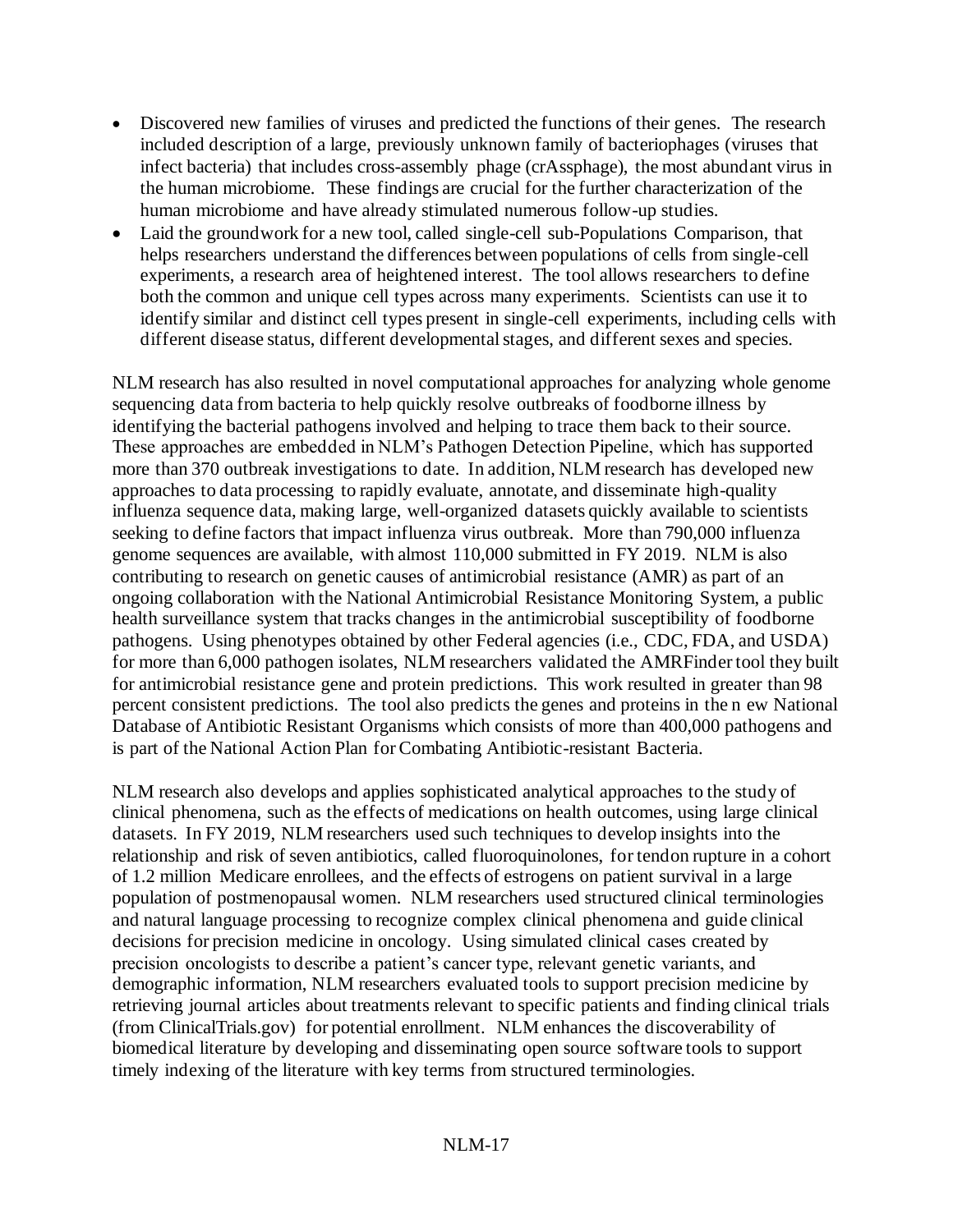NLM research results in novel AI algorithms for analyzing medical images that can improve detection, diagnosis, and treatment of disease. Much of this work involves collaboration with other NIH ICs with clinical expertise that complements NLM's informatics and data science expertise, resulting in advances such as:

- A screening tool for cervical cancer, developed in partnership with the National Cancer Institute (NCI) and private industry, for improving classification of cervical cancer and assisting in early treatment in low-resource areas. The tool, which is being developed for mobile phones, augments human expertise and understands disease expression (e.g. variability in age, ethnicity, and disease severity).
- Novel approaches, developed in collaboration with the National Eye Institute, to classify the severity of age-related macular degeneration (AMD) and predict risk of progression to latestage AMD better than existing clinical standards.
- An algorithm improved and applied in collaboration with NCI and global private-public partners, to detect abnormalities in chest X-ray images and screen for tuberculosis in lowresource settings for populations with high incidence of HIV.
- An algorithm, developed in collaboration with the National Institute of Allergy and Infectious Diseases, that screens for malaria with 99 percent accuracy by detecting the presence of the malaria-causing parasite in red blood cell images. Recent work uses threedimensional images of thick blood smears to capture the entire volume of a single drop of blood, increasing the likelihood of finding parasites in patients with low parasite counts. The smartphone-based algorithm underwent successful field tests in low-resource areas and has broad applicability for recognizing abnormal blood cells.

NLM's intramural research programs provide research training in biomedical informatics, clinical informatics, and computational biology for post-doctoral trainees, along with high school, college, and graduate students, medical professionals, and visiting scientists. Trainees participate in NLM research projects on medical imaging, AI, machine learning, medical terminology, and other cutting-edge research. They apply computational tools to research problems in molecular and structural biology, genetics, genomics, proteomics, phylogeny, and related fields. In FY 2019, NLM supported nearly 50 intramural research fellows in short-term and multi-year on-campus training.

**Program Portrait 2: Fostering the Biomedical Informatics and Data Science Workforce** NLM is committed to building a diverse workforce to meet the challenges of data-powered discovery by ensuring proficiency in data science and open science, expanding research methods that support rigor and reproducibility, and engaging the next generation of researchers. NLM funds Ph.D.-level research training in biomedical informatics and data science and partners across NIH to ensure inclusion of data science and open science core skills in all NIH training programs. Through training and resource grants, NLM supports the training of librarians, information science professionals, and other research facilitators, so they can manage a data-driven future. To increase diversity in the fields it supports, NLM partners with high schools, information schools, and minority-serving institutions.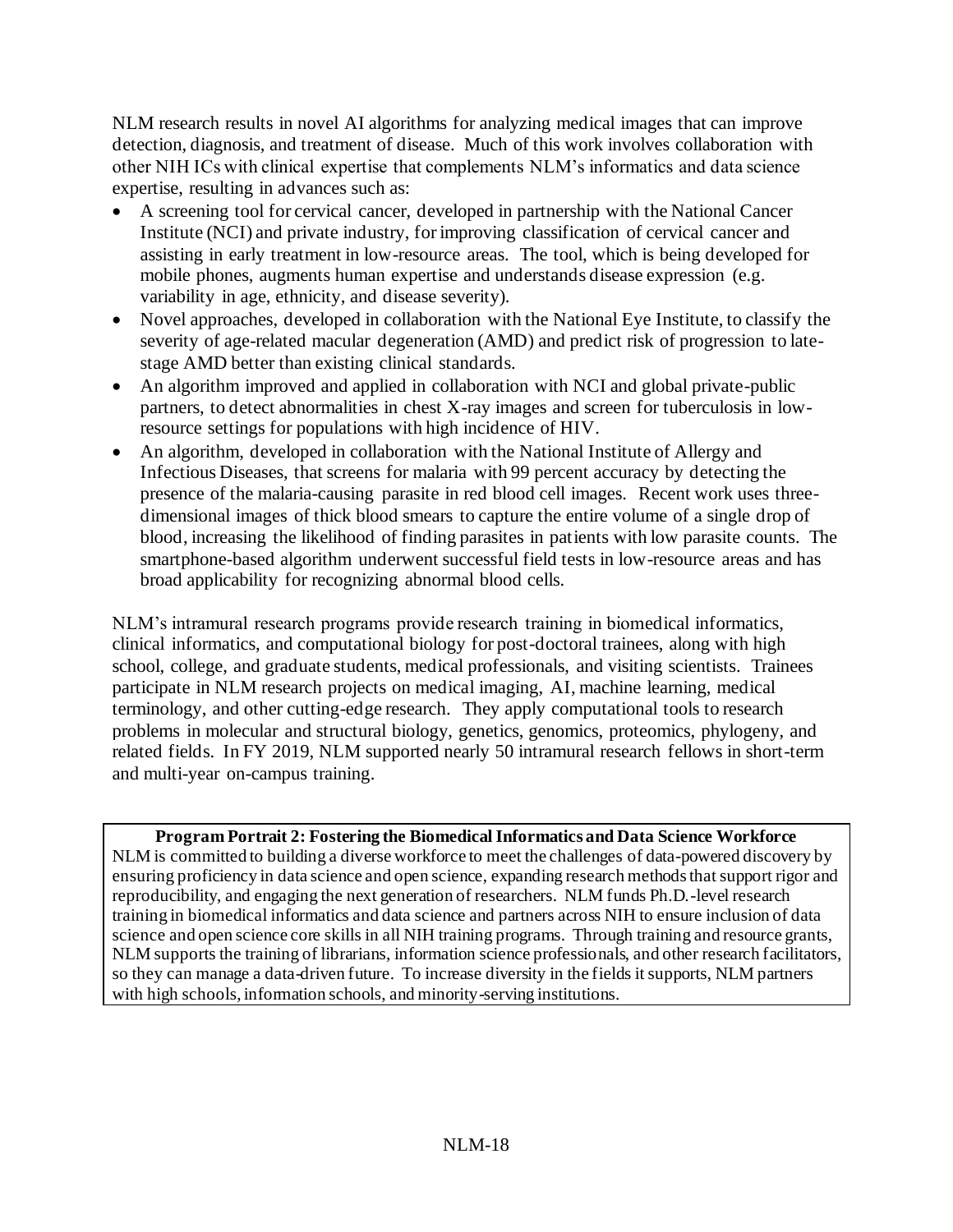*Biomedical Information Services:* Many of NLM's intramural programs support the development and operation of heavily used biomedical information services, such as PubMed, ClinicalTrials.gov, and dbGaP. Each day, more than 6 million people use NLM websites and download 115 terabytes of data. Thousands of researchers and businesses submit 15 terabytes of data daily. Annually, NLM information systems process more than six billion human interactions and eight billion computer-to-computer interactions. NLM continually expands biomedical information services to accommodate a growing volume of relevant data and information and enhances these services to support research and discovery.

In FY 2019, NLM made numerous enhancements to its information services for biomedical literature, clinical trials and consumer health information, and molecular biology and bioinformatics:

- *Biomedical Literature*: NLM added 1.35 million citations to PubMed, its database of citations and abstracts to the biomedical literature, increasing the total content to more than 30 million citations. NLM also launched a new PubMed platform for an improved user experience, including a new search algorithm with relevance rankings and better tools for citations. In FY 2019, NLM added 600,000 full-text articles to PMC and continued linking articles to associated data by aggregating data citations, data availability statements, and supplementary materials. Since featuring these links more prominently, daily downloads of supplementary material have increased by 30 percent. Of the more than 5.5 million articles in PMC, a subset of about 3 million articles is available for bulk retrieval for text mining and other research purposes. Ten other Federal agencies use PMC as the repository for publications collected under their public access policies to ensure free public access to the results of taxpayer-funded research.
- *Clinical Trials and Consumer Health Information:* In FY 2019, NLM added 32,000 new clinical research studies and 6,100 new results summaries to ClinicalTrials.gov, the world's largest publicly accessible database of privately and publicly funded clinical studies. NLM initiated a long-term project to modernize ClinicalTrials.gov to deliver on a flexible, extensible, scalable, and sustainable platform that will accommodate growth and improve efficiency consistent with applicable laws and policies. MedlinePlus had more than 300 million users who accessed its trusted, authoritative consumer health information in FY 2019. MedlinePlus offers information for patients and families on a broad variety of health conditions, along with thousands of links to other reputable sources of information. Content is provided in English and Spanish. NLM's MedlinePlus Connect service works with electronic health records (EHRs), patient portals, and other healthcare IT systems to deliver information from MedlinePlus to patients and providers at the point of need. In FY 2019, MedlinePlus Connect responded to 252 million requests from healthcare IT systems.
- *Molecular Biology and Bioinformatics Resources:* In addition to SRA and BLAST, this vast array of resources includes more than 40 integrated molecular biology databases and bioinformatics software tools such as GenBank, RefSeq, dbGaP, and ClinVar. In FY 2019, NLM added 380 million sequences to GenBank, the database of all publicly available genetic sequences, and improved the quality and accessibility of viral sequence data. It added nearly 42 million sequence records to RefSeq (a 26 percent increase), which provides a comprehensive collection of sequence and gene information as well as an integrated and well-annotated view of the genetic elements contributing to the nature and behavior of all studied organisms (e.g., human, model organisms, microbes, and viruses). It also facilitated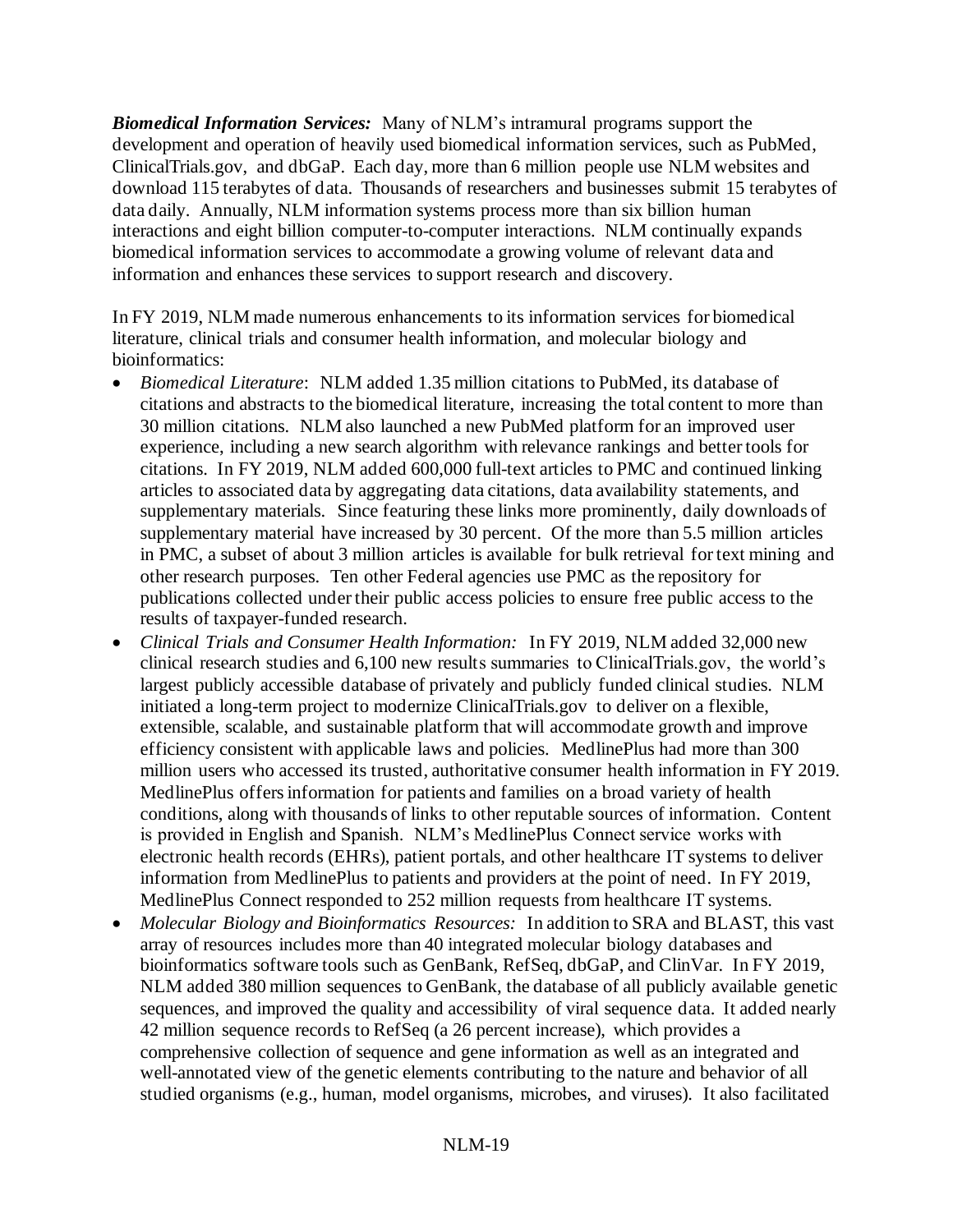the submission of 200 studies to dbGaP, which supports NIH's Genomic Data Sharing Policy and provides archival and access services for large-scale human genomic data, enabling the data to be analyzed by other investigators. By the end of FY 2019, dbGaP contained data from 1,200 studies, and more than 2,000 research papers had been published based on new analyses of these data. NLM also processed more than 179,000 submissions in its ClinVar database, bringing the total to over 880,000 submissions. ClinVar aggregates information about human genomic variations, their clinical significance, and their relationship to human health, providing important information to the genetic testing and clinical communities.

• *NLM's Historical Digital Collections*: This free online repository of historical and modern biomedical resources includes books, manuscripts, still images, videos, sound recordings, and maps serving more than 180,000 librarians, researchers, and others annually.



NLM is the engine that powers health care data for clinical and observational research by driving intergovernmental activities and shaping the national agenda related to open science, AI, health data standards, and data science. NLM is working across the NIH and Federal Government, and in collaboration with the public and private sectors, to promote standards for exchanging biomedical research and clinical data to advance health care, public health, biomedical research, and product development. For example, in FY 2019, NLM played a critical role in the development, usage, and utility of a data exchange standard to improve flow and availability of data, the Health Level Seven International (HL7) Fast Healthcare Interoperability Resources (FHIR®)<sup>2</sup> . NIH is encouraging funded investigators to use the FHIR standard to capture,

<sup>&</sup>lt;sup>2</sup> <https://nlmdirector.nlm.nih.gov/2019/07/30/accelerating-innovation-in-science/>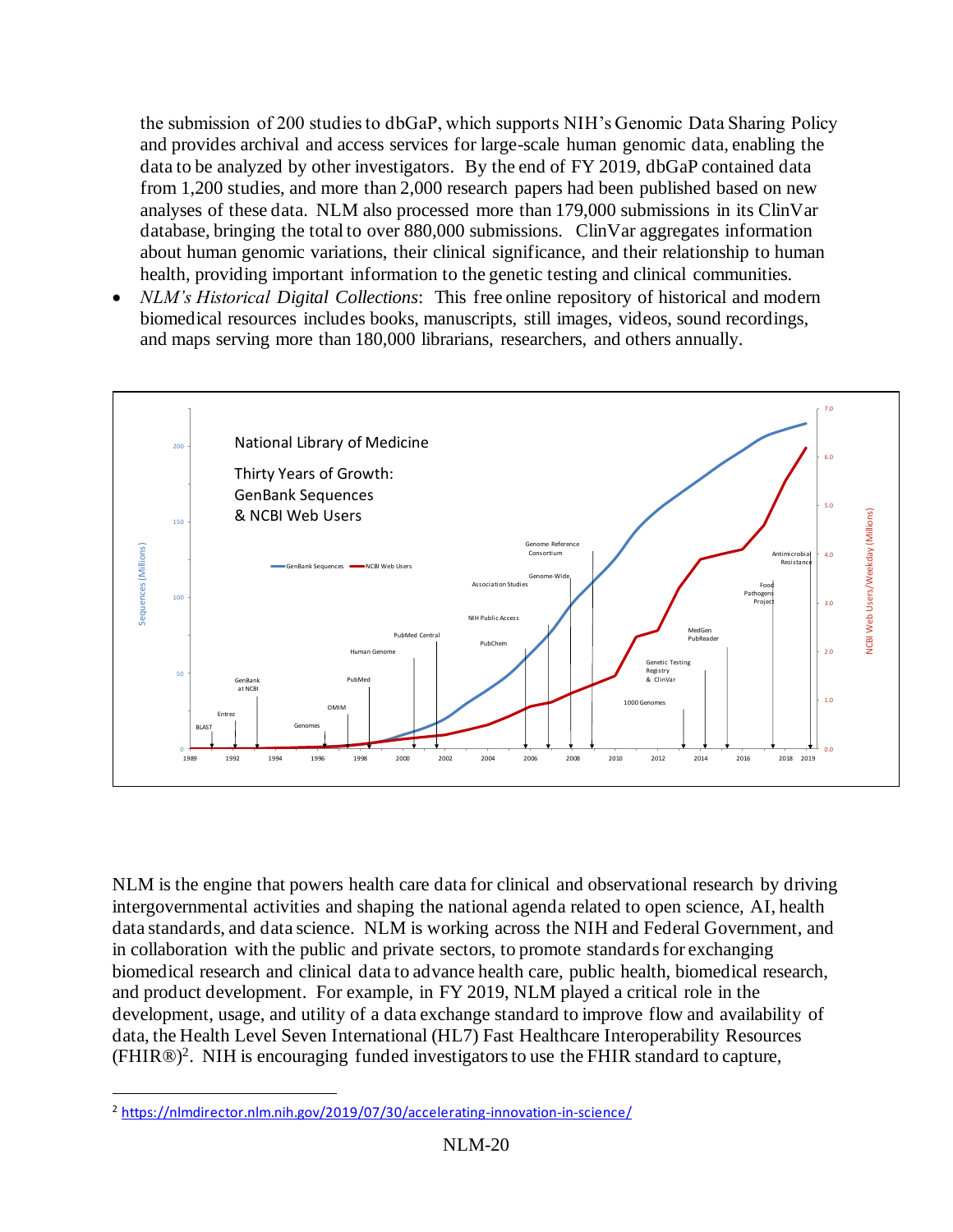integrate, and exchange clinical data for research purposes and to enhance capabilities to share research data. NIH has also announced to the small business communities its special interest in supporting applications that use FHIR in the development of health IT products and services. To support these efforts, NLM is managing the development and testing of FHIR tools that researchers can use to increase the availability of high-quality, standardized research datasets and phenotypic information for genomic research and genomic medicine.

NLM also supports the development, maintenance and dissemination of health data standards and associated tools:

- NLM fosters standard coding systems for health care data elements that are used widely in health care and research, including LOINC® for clinical tests and measurements, SNOMED CT® for health conditions and other features, and RxNorm for clinical medications.
- NLM stewards the NIH Common Data Elements (CDE) Repository, a free, collaborative platform for sharing and discovering standard, structured, machine-readable definitions of data elements, standard variables, and measures used in NIH-funded clinical research. CDEs in the repository can be linked to existing health data standards and terminologies and can improve data quality and enable exchange and comparison of data across multiple studies and EHRs for clinical research and patient registries. In FY 2019, NLM updated and added new CDEs to the repository from six NIH ICs, including Patient-Reported Outcomes, PhenX Toolkit, preclinical traumatic brain injury, and Newborn Screening Translational Research Network. NLM also developed training materials, improved exports in standard formats, and supported data exchange with other NLM terminology systems. NLM also completed participation in two HHS interagency projects that drew on the informatics expertise of the NLM team and on the functionality of the NIH CDE Repository. In the last month of FY 2019, NLM launched a study to analyze user needs for CDEs and the NIH CDE Repository.
- NLM increases efficiency and accuracy of creating and maintaining value sets in the Value Set Authority Center (VSAC) by adding rule-based functionality (e.g., include all codes that are descendants of the SNOMED CT code for "Opioid dependence (disorder)". VSAC enables EHR developers and biomedical researchers to download lists of codes and corresponding terms (i.e., value sets) that define clinical concepts used in clinical quality measures (e.g., patients with diabetes, tricyclic antidepressants).
- NLM provides comprehensive information on medication content and labeling for over 110,000 drugs marketed in the United States, with mobile access through DailyMed.
- NLM provides information on 240,000 implantable devices through NLM's AccessGUDID portal, which facilitates machine-readable access to the FDA's Global Unique Device Identification Database (GUDID).

In addition, NLM invests in outreach and training to help researchers, clinicians, educators, NLM staff, and the public use NLM's wide range of biomedical information services. NLM's exhibitions, traveling banner displays and web-based content reach underserved populations and promote interest in science, medicine, and technology. From FY 2016-2019, NLM's traveling exhibitions reached more than 3 million visitors in 373 venues in 299 cities across the country, plus international locations reaching U.S. Armed Forces, through traveling exhibitions.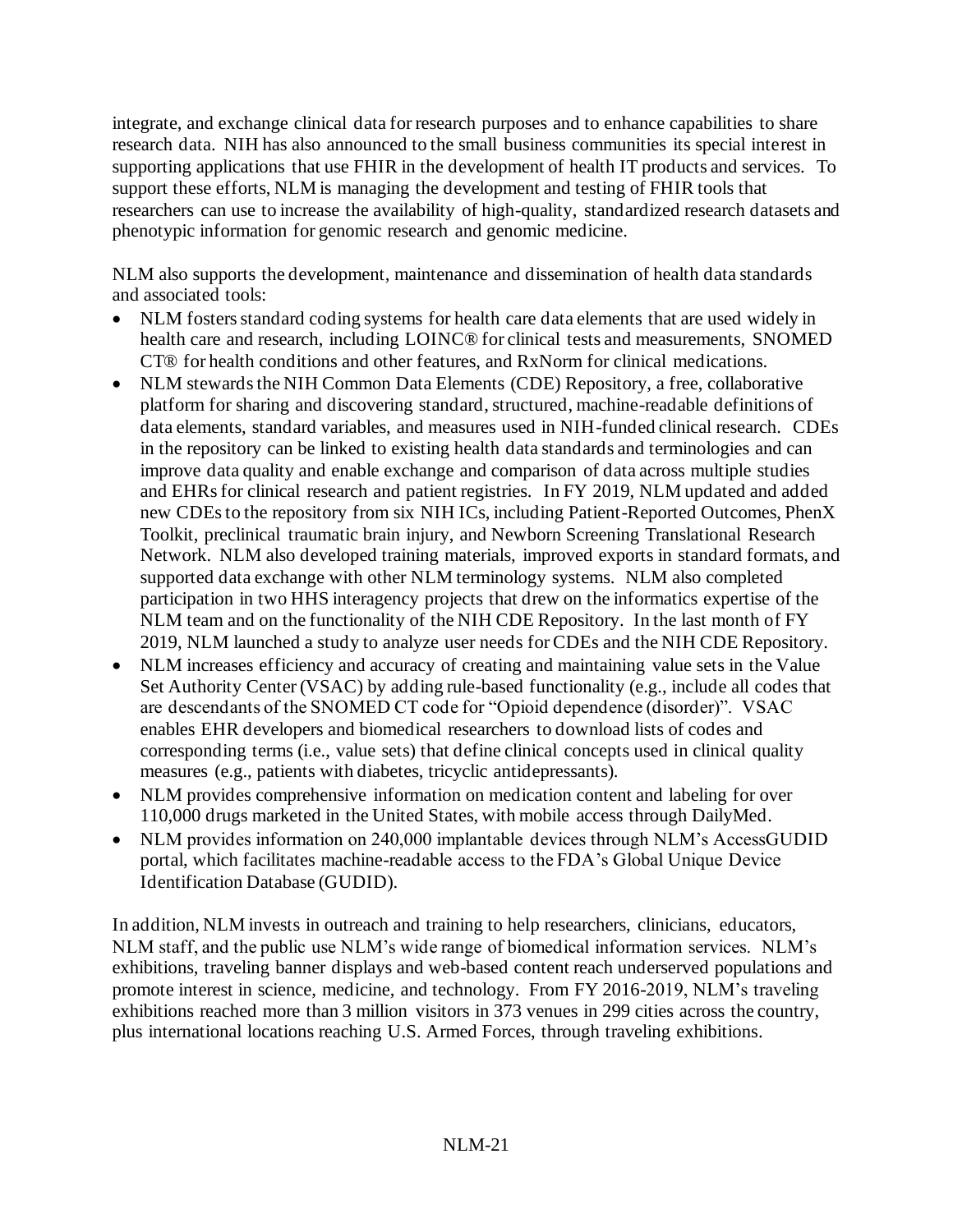## Budget Policy

The FY 2021 President's Budget estimate for NLM's Intramural Programs is \$335.4 million, a decrease of \$34.0 million from the FY2020 Enacted Budget of \$369.4 million. NLM's FY 2020 estimated expenditures for intramural research are approximately two-thirds of the total for NLM Intramural Programs and will remain unchanged in FY 2021. NLM's intramural research program advances knowledge in data science methods, including AI and machine learning, as well as the advanced integration and analysis of genomic data, clinical research data, and observational health data. Consistent with recommendations of a recent Blue-Ribbon Panel review, NLM is aligning its intramural research activities under a single Scientific Director and seeking efficiencies in core research services. Research priorities will be informed by NLM's needs for biomedical information services, including research in health data standards; computational biology; computational approaches to data curation; and machine-learning approaches to text and image processing.

NLM will support key intramural data science activities, including automated indexing and management of the biomedical literature, processing and organizing genomic data resulting from NIH-wide investments in whole genome sequencing, and genomic evaluations of pathogens in support outbreak detection and response by CDC, FDA, and USDA. The Library will prioritize and seek new efficiencies in its service offerings to ensure needed levels of support for biomedical and health information resources that are most heavily used by the scientific research community and the public and that support NIH-wide data science goals and data sharing policies. NLM will support further enhancements to ClinicalTrials.gov to facilitate submission of and access to clinical trial data submitted in accordance with the Food and Drug Administration Amendments Act of 2007 and NIH policy. It will improve tools for updating and disseminating clinical terminology standards required for interoperability of electronic health data and to support advanced integration and analysis of genomic, clinical research, and observational health data. In FY 2021, NLM will prioritize its outreach programs to improve efforts to promote access and training in the effective use of NLM resources, including data repositories, and to increase engagement with broad sets of stakeholders in the public and private sectors to leverage their talents, capabilities, and information resources. Through its cooperative agreement with the National Network of Libraries of Medicine, NLM will continue to support efforts to advance community engagement in the *All of Us* initiative.

## **Extramural Programs**

NLM's extramural programs encompass three major activities: 1) Biomedical Informatics Research; 2) Health Information for Health Professionals and the Public; and 3) Informatics Resources for Biomedicine and Health. NLM is expanding its extramural programs to support growing demand for innovation in data science. In FY 2019, NLM funded 177 awards, including 26 that were co-funded with other NIH ICs.

*Biomedical Informatics Research:* NLM research awards in biomedical informatics aim to bring methods and concepts of biomedical informatics and data science to bear on problems in basic biomedical and behavioral research, health care, public health, consumer health, and other domains. NLM increased its budget for extramural research by \$8.8 million between FY 2017 and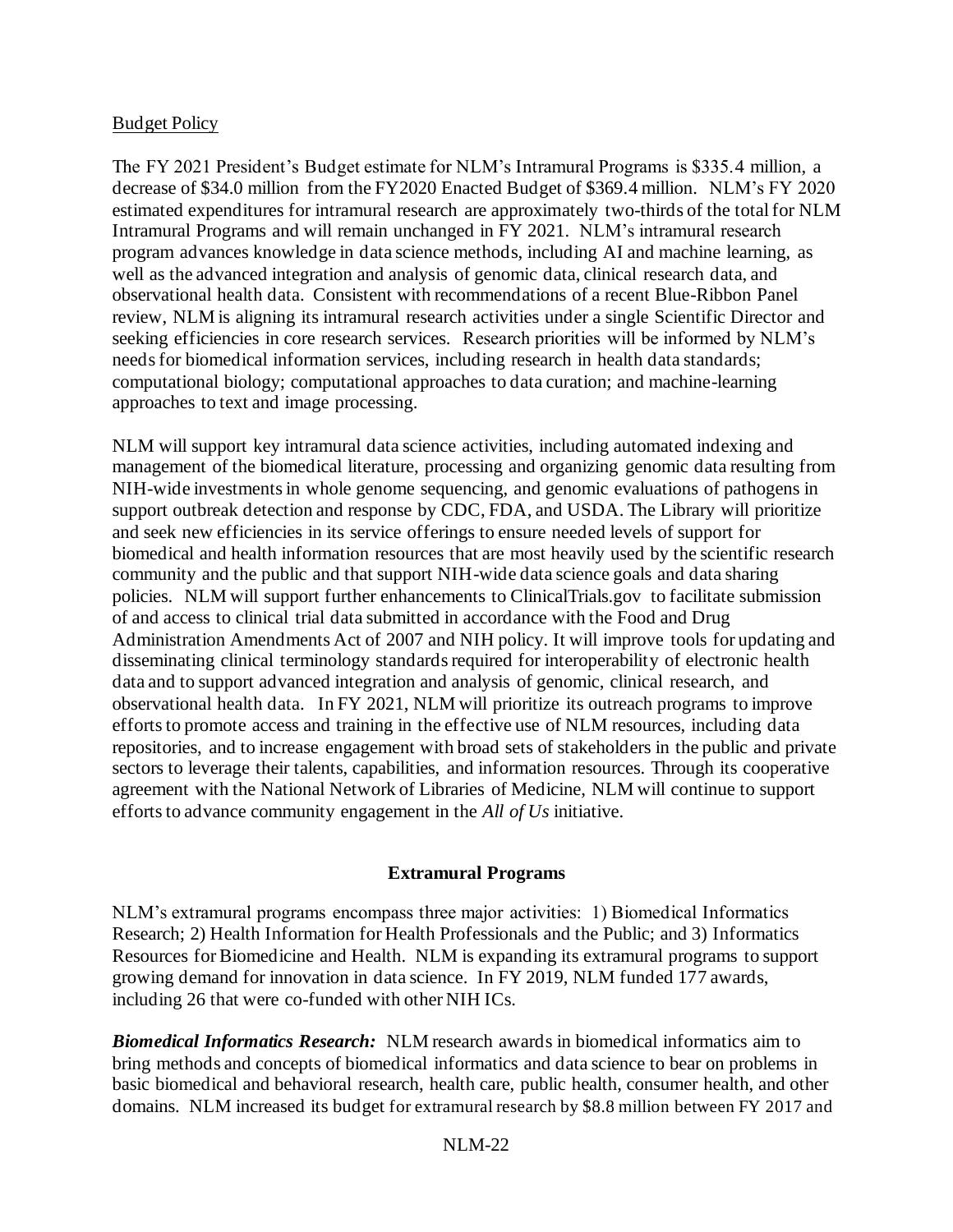FY 2019, representing a 60 percent growth in funding and almost doubling the number of Research Project Grant awards. NLM increased funding for early stage investigators from \$5.3 million in FY 2018 to \$6.2 million in FY 2019. NLM also funded 19 early-stage investigators in FY 2019, an increase from 10 in FY 2018.

NLM-funded researchers tested methods to capture, analyze, integrate, and curate biomedical data. NLM awarded research grants for projects including analytics for microbiome data, highfidelity curation of gene-drug-phenotype relationships, and a data science-enabled approach to better manage endometriosis. For example, in FY 2019, NLM-funded researchers:

- Applied mathematical modeling and machine learning to patient data and physiology knowledge for personalized forecasts to help intensive care clinicians manage glucose.
- Applied computer vision and AI methods to images of neighborhood streets to create a "neighborhood looking glass" that pinpoints features of the built environment such as streets, parks, food stores, and health care facilities, which can affect health and health outcomes. This approach is being used to predict obesity and drug abuse in certain environments.
- Improved the effectiveness of clinically useful risk prediction approaches by applying a random field framework to match high-dimensional genomic data to many types of clinical data for predicting risks. This approach aims to use human genome data in the sphere of clinical decision-making. These techniques were used to investigate heterogeneous effects of 26 nicotine addiction-related genes and found strong associations, including a gender effect.
- Integrated clinical and genomic data about a patient matched to descriptions of open clinical trials and employed natural language processing to make it easy for clinical trialists to define characteristics of patients, thus helping them to optimize trial design.
- Applied machine learning and developed 'digital phenotypes' from patient data in EHRs to support 'patient matching' that allows a clinician to explore effective treatments for other similar patients, supporting decisions at the point of clinical care.
- Used unsupervised clustering, a machine learning technique, to mine massive amounts of high-throughput RNA-sequence data. Developed a computer program to quantify the degree to which cell types replicate across datasets. Results can help researchers find clusters of novel cell subtypes to identify candidate genes linked to organ development and disease.

NLM sparked innovative work in mission critical areas, resulting in research that addresses health challenges and disparities, such as on the health implications of the impact of food advertising targeted to racial and ethnic populations, approaches for semi-automated curation of research data, and the development of personal health records to support the unique needs of youth emancipating from foster care. NLM updated its general statement of interest for research and small business grants to emphasize incorporation of AI approaches into tools for clinicians, researchers, and consumers; models of complex data, information visualization that enhances understanding and usability; and translational research that integrates and links data relating to a person's health from many sources (e.g., clinical, personal health, environmental, and neighborhood). NLM issued a Notice of Special Interest seeking applications for novel approaches to reduce inherent bias or missing data in collections of personal health data, such as those drawn from EHRs in a hospital. NLM collaborates with other NIH ICs to stimulate informatics and data science research in areas where data science can address a specific biomedical or clinical research objective (e.g., biomarker identification for pain and opioid use).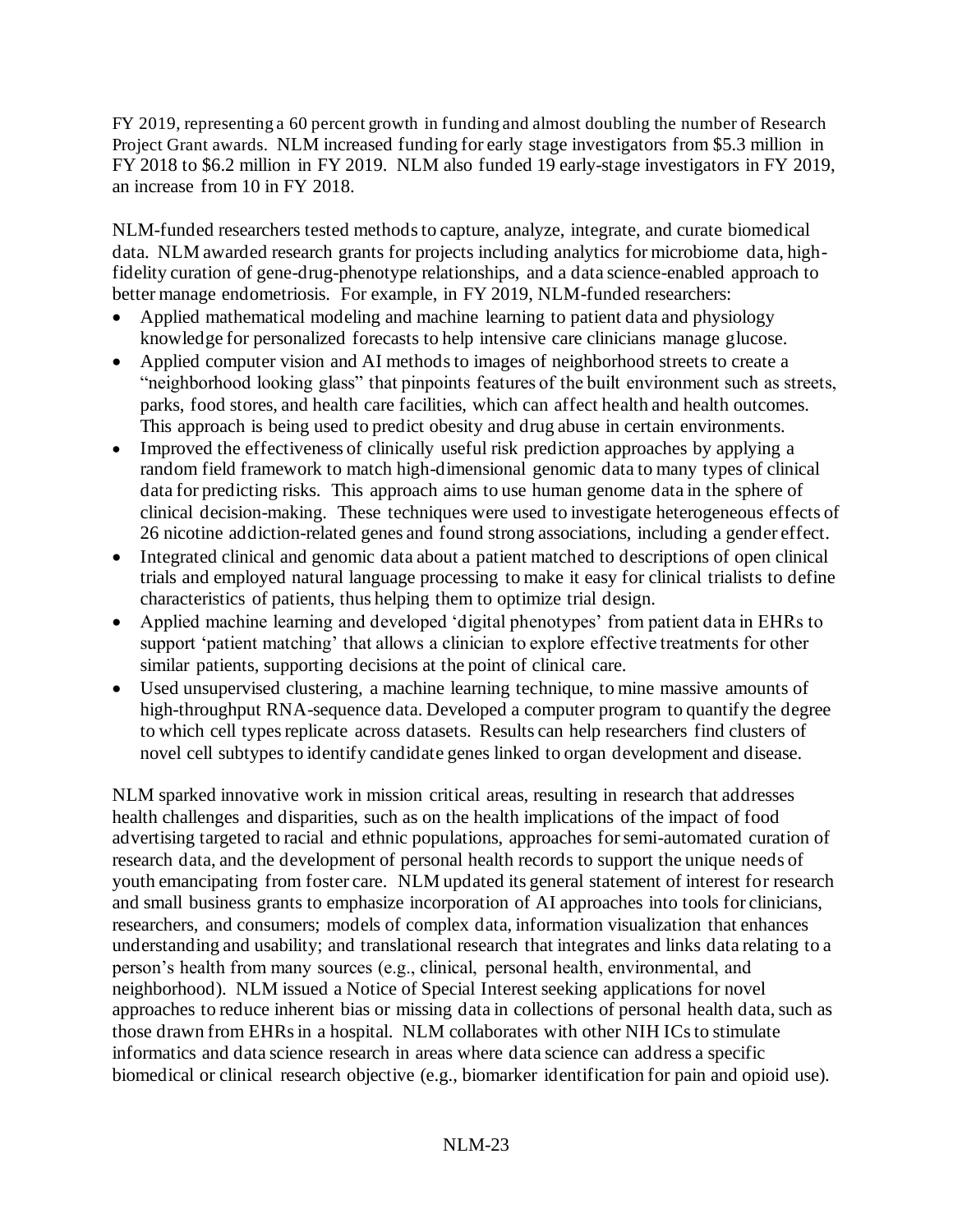*Health Information for Health Professionals and the Public:* NLM supports outreach and engagement via the NNLM. The NNLM engages more than 7,000 academic health science libraries, hospital and public libraries, and community organizations across the United States and its territories to improve access to health information for everyone, from citizens to clinicians, research investigators, and data scientists, and it ensures equal access for all health professionals. NLM engages with public libraries to promote health and digital literacy and increase competency with consumer health information within the public library workforce. In FY 2019, NNLM staff supported 275 outreach and engagement projects, encompassing 2,452 activities across the United States, reaching more than 64,698 people. With public libraries, a recent focus for NNLM, more than 130 projects were funded, resulting in more than 1,400 activities reaching more than 13,180 people across 45 U.S. states. NNLM collaborates with NIH's *All of Us* Research Program to provide high-quality health information and educate consumers about precision medicine in communities often underrepresented in biomedical research. NNLM also trains health sciences librarians in research data management and data science (*see Program Portrait 2, page 18*), encourages citizen science through promotion and education, and improves access to high-quality biomedical information online through #CiteNLM Wikipedia Edit-a-thons.

*Informatics Resources for Biomedicine and Health:* NLM's Information Resources to Reduce Health Disparities program awards support projects that bring useful, usable health information to health disparity populations and their health care providers. NLM issues new awards for this program every other year. NLM made six new awards in FY 2019, up from four in 2017, focusing on topics including health disparities of migrant and seasonal farmers, heart health information for communities at risk of parasitic Chagas disease, information to help communities stop the spread of antibiotic resistant diseases, and environmental health literacy in Appalachia. In addition, NLM's Grants for Scholarly Works in Biomedicine and Health supports scholarly publications. NLM made three such awards in FY 2019, focused on biomedical terminologies, dichlorodiphenyltrichloroethane (DDT) myths and science, and the electronic patient. These resource grants encourage collaborations between Historically Black Colleges and Universities, other Minority Serving Institutions, and other biomedical informatics training sites.

NLM also supports 16 university-based training programs in biomedical informatics. Many of NLM's predoctoral and postdoctoral training programs expand outreach to other NIH training programs, involve partnerships with minority-serving organizations and information schools, and provide summer research experiences for high-school and undergraduate students from underrepresented groups. More than half of NLM's funded training programs developed curriculum materials and student exercises related to biomedical data science, and shared resources freely via GitHub (*see Program Portrait 2, page 18)*.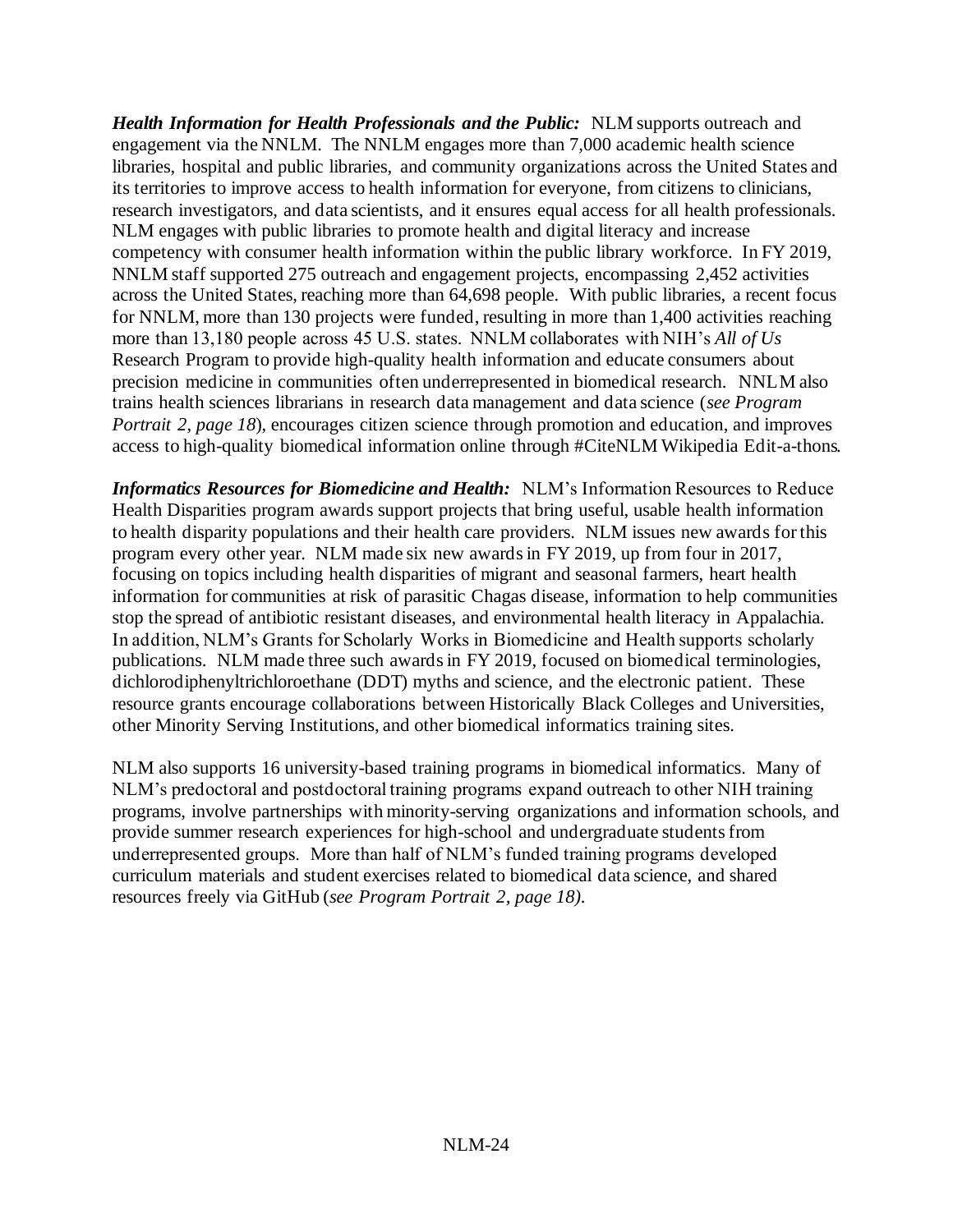## Budget Policy

The FY 2021 President's Budget estimate includes \$60.7 million for NLM's Extramural Programs, a decrease of \$6.2 million from the FY 2020 Enacted level of \$66.9 million. Data science and informatics research is fundamental to the sophisticated information systems used to store, manage, display, and analyze research and health data. NLM will continue to accept investigator-initiated applications through NIH parent-grant announcements, as well as applications submitted to NLM's own funding announcements, which focus on novel, broadly applicable methods in biomedical informatics and data science, personal health libraries and digital curation. In FY 2021, NLM will apply reductions averaging 15 percent to all noncompeting grants, including resource grants, in order to reduce the impact on new awards. NLM expects to award 35 new research project grants and will aim to support early stage and new investigators at success rates comparable to those of established investigators submitting new applications. NLM will continue to support its unique resource grant programs, career transition programs, at reduced levels. It will continue to support its highly regarded university-based training programs, maintaining the number of these programs.

## **Research Management and Support**

NLM's Research Management and Support activities provide administrative, budgetary, communications, and logistical support for NLM programs to ensure strategic planning, and evaluation; regulatory compliance; policy development; international coordination; and partnerships with other Federal agencies, Congress, the private sector, and the public. NLM is streamlining its organizational and administrative structure to enhance collaborative leadership, innovation, and customer service.

## Budget Policy

The FY 2021 President's Budget estimate is \$19.6 million, a decrease of \$1.0 million, from the FY 2020 Enacted level of \$20.6 million. RMS will support NLM-wide planning and evaluation, including implementation of NLM's strategic plan. It will also support enhancement of NLM's information systems security, policy development and administration functions, and improved coordination of trans-NLM and trans-NIH efforts in data science.

## **Conclusion**

Through its growing research programs, heavily-used information systems, and public engagement activities, NLM supports biomedical research and public health. NLM enables researchers, clinicians, and the public to use the vast wealth of biomedical data to improve the health of the Nation.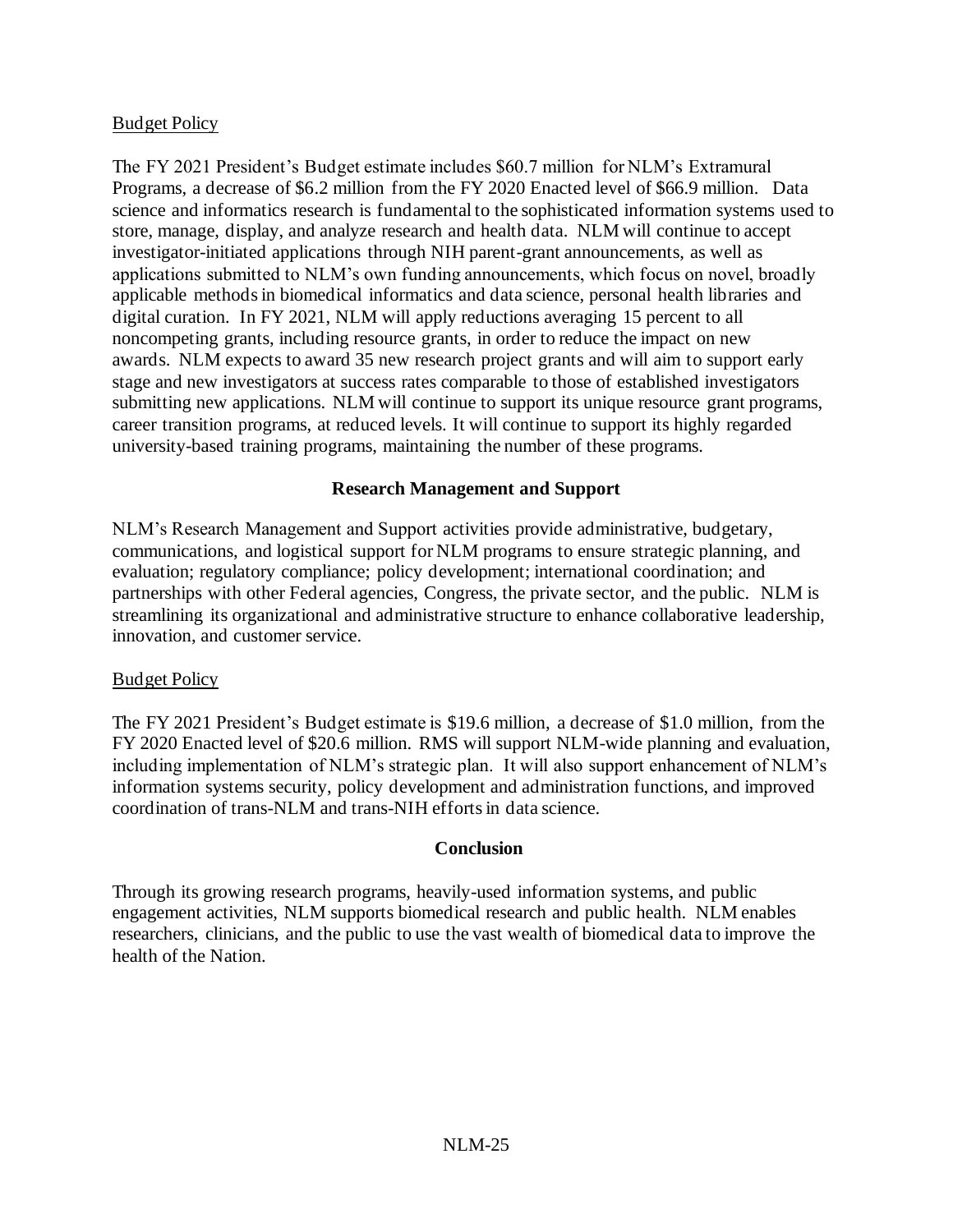#### **Budget Authority by Object Class<sup>1</sup>**

(Dollars in Thousands)

|      |                                                            | FY 2020 Enacted | FY 2021 President's<br><b>Budget</b> | FY 2021<br>$+/-$<br>FY 2020 |
|------|------------------------------------------------------------|-----------------|--------------------------------------|-----------------------------|
|      | Total compensable workyears:                               |                 |                                      |                             |
|      | Full-time equivalent                                       | 741             | 741                                  | $\boldsymbol{0}$            |
|      | Full-time equivalent of overtime and holiday hours         |                 |                                      | $\overline{0}$              |
|      | Average ES salary                                          | \$197           | \$198                                | \$0                         |
|      | Average GM/GS grade                                        | 11.8            | 11.8                                 | 0.0                         |
|      | Average GM/GS salary                                       | \$111           | \$112                                | \$1                         |
|      | Average salary, grade established by act of July 1,        | \$118           | \$118                                | \$0                         |
|      | 1944 (42 U.S.C. 207)                                       |                 |                                      |                             |
|      | Average salary of ungraded positions                       | \$157           | \$157                                | \$0                         |
|      |                                                            |                 | FY 2021 President's                  | FY 2021                     |
|      | <b>OBJECT CLASSES</b>                                      | FY 2020 Enacted | <b>Budget</b>                        | $+/-$<br>FY 2020            |
|      | Personnel Compensation                                     |                 |                                      |                             |
| 11.1 | <b>Full-Time Permanent</b>                                 | 44,612          | 45,125                               | 513                         |
| 11.3 | Other Than Full-Time Permanent                             | 45,672          | 46,198                               | 525                         |
| 11.5 | Other Personnel Compensation                               | 1,738           | 1,758                                | 20                          |
| 11.7 | Military Personnel                                         | 127             | 131                                  | 3                           |
| 11.8 | Special Personnel Services Payments                        | 1,884           | 1,905                                | 22                          |
| 11.9 | <b>Subtotal Personnel Compensation</b>                     | \$94,034        | \$95,117                             | \$1,083                     |
| 12.1 | Civilian Personnel Benefits                                | 30,829          | 32,032                               | 1,202                       |
| 12.2 | Military Personnel Benefits                                | 59              | 61                                   | 2                           |
| 13.0 | <b>Benefits to Former Personnel</b>                        | $\Omega$        | $\Omega$                             | $\Omega$                    |
|      | <b>Subtotal Pay Costs</b>                                  | \$124,922       | \$127,210                            | \$2,287                     |
| 21.0 | Travel & Transportation of Persons                         | 1,155           | 1,082                                | $-73$                       |
| 22.0 | <b>Transportation of Things</b>                            | 94              | 88                                   | -6                          |
| 23.1 | Rental Payments to GSA                                     | $\Omega$        | $\Omega$                             | $\theta$                    |
| 23.2 | Rental Payments to Others                                  | 184             | 171                                  | $-13$                       |
| 23.3 | Communications, Utilities & Misc. Charges                  | 440             | 410                                  | $-30$                       |
| 24.0 | Printing & Reproduction                                    | 141             | 131                                  | $-10$                       |
| 25.1 | <b>Consulting Services</b>                                 | 67,464          | 55,880                               | $-11,584$                   |
| 25.2 | Other Services                                             | 63,383          | 51,290                               | $-12,093$                   |
| 25.3 | Purchase of goods and services from government<br>accounts | 66,447          | 65,402                               | $-1,045$                    |
| 25.4 | Operation & Maintenance of Facilities                      | 19,202          | 15,365                               | $-3,837$                    |
| 25.5 | R&D Contracts                                              | 17              | 18                                   | $\theta$                    |
| 25.6 | <b>Medical Care</b>                                        | $\Omega$        | $\Omega$                             |                             |
| 25.7 | Operation & Maintenance of Equipment                       | 16,646          | 13,527                               | $-3,119$                    |
| 25.8 | Subsistence & Support of Persons                           | 13              | 13                                   |                             |
| 25.0 | <b>Subtotal Other Contractual Services</b>                 | \$233,172       | \$201,494                            | $-$ \$31,678                |
| 26.0 | Supplies & Materials                                       | 1,249           | 1,095                                | $-154$                      |
| 31.0 | Equipment                                                  | 28,654          | 23,277                               | $-5,378$                    |
| 32.0 | Land and Structures                                        | O               |                                      |                             |
| 33.0 | Investments & Loans                                        |                 |                                      |                             |
| 41.0 | Grants, Subsidies & Contributions                          | 66,897          | 60,705                               | $-6,191$                    |
| 42.0 | Insurance Claims & Indemnities                             |                 |                                      |                             |
| 43.0 | Interest & Dividends                                       |                 |                                      | $\mathbf{0}$                |
| 44.0 | Refunds                                                    | $\theta$        |                                      |                             |
|      | <b>Subtotal Non-Pay Costs</b>                              | \$331,989       | \$288,455                            | -\$43,533                   |
|      | <b>Total Budget Authority by Object Class</b>              | \$456,911       | \$415,665                            | $-$ \$41,246                |

<sup>1</sup> Includes FTEs whose payroll obligations are supported by the NIH Common Fund.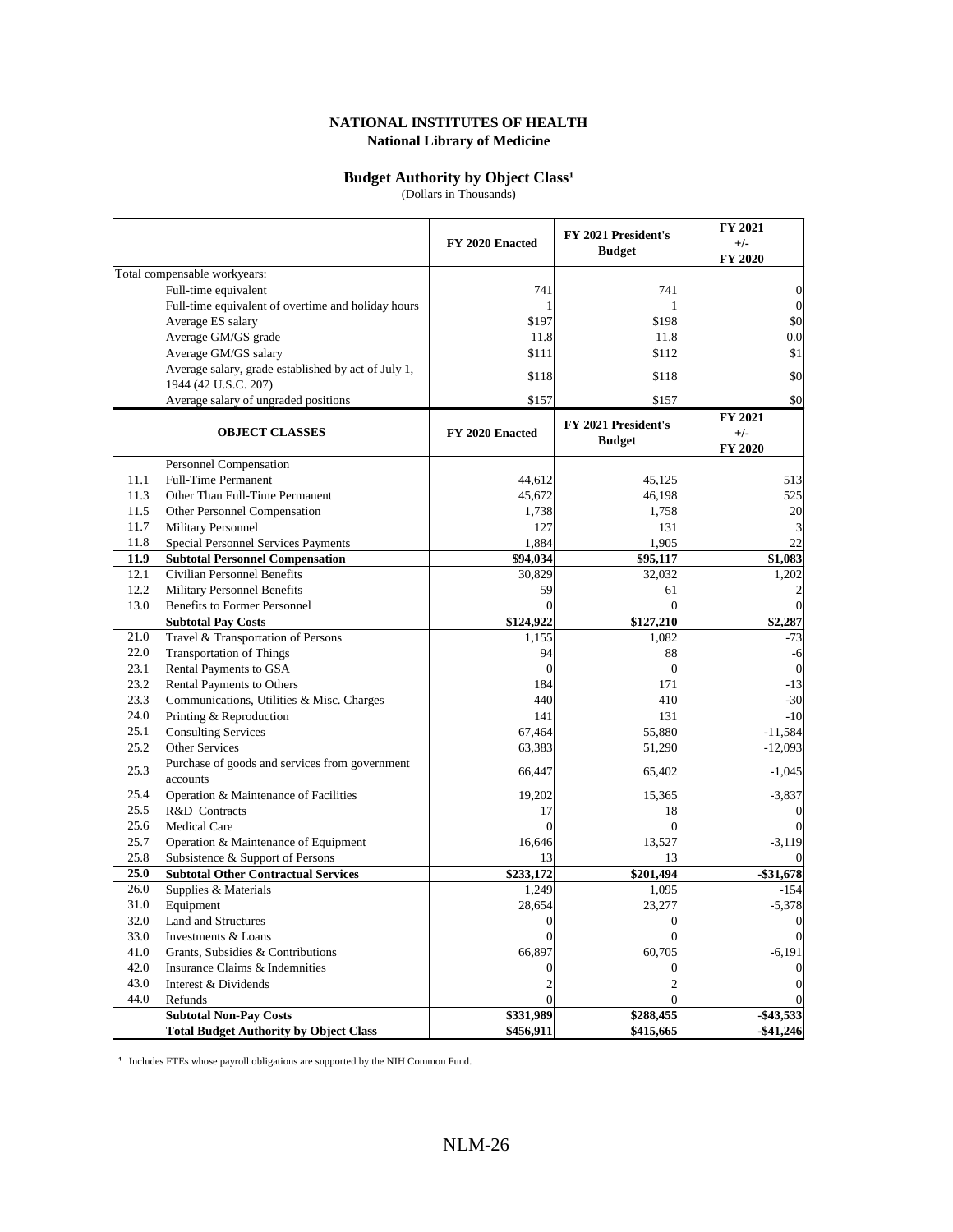### **Salaries and Expenses**

(Dollars in Thousands)

| <b>OBJECT CLASSES</b>                            | FY 2020 Enacted | FY 2021 President's<br><b>Budget</b> | FY 2021<br>$+/-$<br>FY 2020 |
|--------------------------------------------------|-----------------|--------------------------------------|-----------------------------|
| <b>Personnel Compensation</b>                    |                 |                                      |                             |
| Full-Time Permanent (11.1)                       | \$44,612        | \$45,125                             | \$513                       |
| Other Than Full-Time Permanent (11.3)            | 45,672          | 46,198                               | 525                         |
| Other Personnel Compensation (11.5)              | 1,738           | 1,758                                | 20                          |
| Military Personnel (11.7)                        | 127             | 131                                  | 3                           |
| Special Personnel Services Payments (11.8)       | 1,884           | 1,905                                | 22                          |
| <b>Subtotal Personnel Compensation (11.9)</b>    | \$94,034        | \$95,117                             | \$1,083                     |
| Civilian Personnel Benefits (12.1)               | \$30,829        | \$32,032                             | \$1,202                     |
| Military Personnel Benefits (12.2)               | 59              | 61                                   | 2                           |
| Benefits to Former Personnel (13.0)              |                 |                                      | $\theta$                    |
| <b>Subtotal Pay Costs</b>                        | \$124,922       | \$127,210                            | \$2,287                     |
| Travel & Transportation of Persons (21.0)        | \$1,155         | \$1,082                              | $-$73$                      |
| Transportation of Things (22.0)                  | 94              | 88                                   | $-6$                        |
| Rental Payments to Others (23.2)                 | 184             | 171                                  | $-13$                       |
| Communications, Utilities & Misc. Charges (23.3) | 440             | 410                                  | $-30$                       |
| Printing & Reproduction (24.0)                   | 141             | 131                                  | $-10$                       |
| <b>Other Contractual Services:</b>               |                 |                                      |                             |
| Consultant Services (25.1)                       | 67,464          | 55,880                               | $-11,584$                   |
| Other Services (25.2)                            | 63,383          | 51,290                               | $-12,093$                   |
| Purchases from government accounts (25.3)        | 55,558          | 52,771                               | $-2,787$                    |
| Operation & Maintenance of Facilities (25.4)     | 19,202          | 15,365                               | $-3,837$                    |
| Operation & Maintenance of Equipment (25.7)      | 16,646          | 13,527                               | $-3,119$                    |
| Subsistence & Support of Persons (25.8)          | 13              | 13                                   | $\Omega$                    |
| <b>Subtotal Other Contractual Services</b>       | \$222,266       | \$188,846                            | $-$ \$33,421                |
| Supplies & Materials (26.0)                      | \$1,249         | \$1,095                              | $-$154$                     |
| <b>Subtotal Non-Pay Costs</b>                    | \$225,529       | \$191,823                            | -\$33,707                   |
| <b>Total Administrative Costs</b>                | \$350,452       | \$319,032                            | $-$ \$31,420                |
|                                                  |                 |                                      |                             |
|                                                  | <b>NLM-27</b>   |                                      |                             |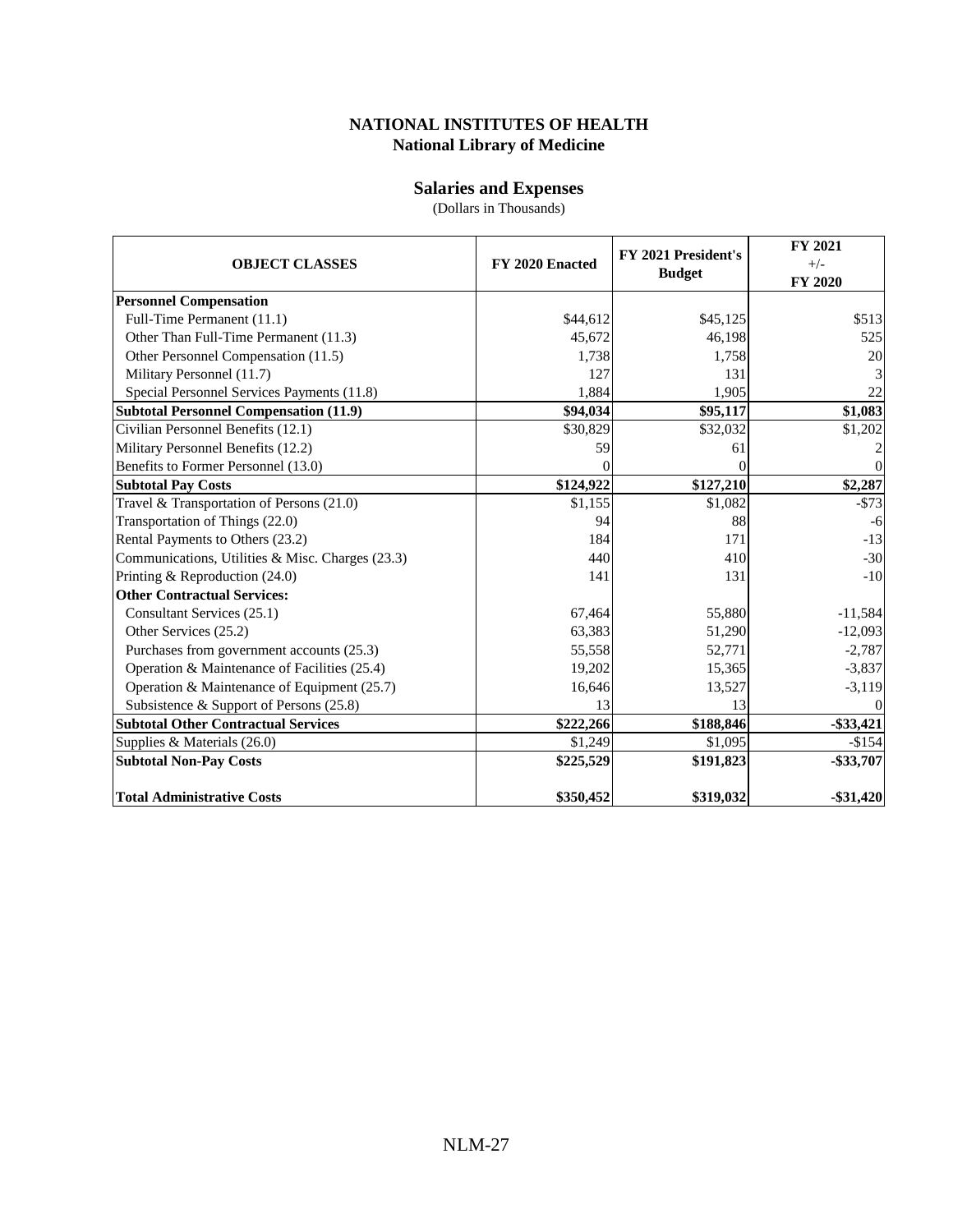#### **Detail of Full-Time Equivalent Employment (FTE)**

|                                                                               |          | <b>FY 2019 Final</b> |                |                | FY 2020 Enacted         |                |                | FY 2021 President's Budget |                |
|-------------------------------------------------------------------------------|----------|----------------------|----------------|----------------|-------------------------|----------------|----------------|----------------------------|----------------|
| <b>OFFICE/DIVISION</b>                                                        | Civilian | <b>Military</b>      | <b>Total</b>   | Civilian       | <b>Military</b>         | <b>Total</b>   | Civilian       | <b>Military</b>            | <b>Total</b>   |
|                                                                               |          |                      |                |                |                         |                |                |                            |                |
| Division of Extramural Programs                                               |          |                      |                |                |                         |                |                |                            |                |
| Direct:                                                                       | 18       |                      | 18             | 19             |                         | 19             | 19             |                            | 19             |
| Reimbursable:                                                                 |          |                      |                |                |                         |                |                |                            |                |
| Total:                                                                        | 18       |                      | 18             | 19             |                         | 19             | 19             |                            | 19             |
| Division of Library Operations                                                |          |                      |                |                |                         |                |                |                            |                |
| Direct:                                                                       | 243      |                      | 243            | 291            |                         | 291            | 291            |                            | 291            |
| Division of Library Operations                                                |          |                      |                |                |                         |                |                |                            |                |
| Reimbursable:                                                                 |          |                      |                |                |                         |                |                |                            |                |
| Division of Library Operations                                                |          |                      |                |                |                         |                |                |                            |                |
| Total:                                                                        | 243      |                      | 243            | 291            |                         | 291            | 291            |                            | 291            |
| Division of Specialized Information Services                                  |          |                      |                |                |                         |                |                |                            |                |
| Direct:                                                                       | 20       |                      | 20             |                |                         |                |                |                            |                |
| Reimbursable:                                                                 |          |                      |                |                |                         |                |                |                            |                |
| Total:                                                                        | 20       |                      | 20             |                |                         |                |                |                            |                |
| Lister Hill National Center for Biomedical Communications                     |          |                      |                |                |                         |                |                |                            |                |
| Direct:                                                                       | 40       |                      | 40             | 45             |                         | 45             | 45             |                            | 45             |
| Reimbursable:                                                                 |          |                      |                |                |                         |                |                |                            |                |
| Total:                                                                        | 40       |                      | 40             | 45             |                         | 45             | 45             |                            | 45             |
| National Center for Biotechnology Information                                 |          |                      |                |                |                         |                |                |                            |                |
| Direct:                                                                       | 270      |                      | 271            | 300            |                         | 301            | 300            |                            | 301            |
| Reimbursable:                                                                 | 1        |                      |                |                |                         |                |                |                            |                |
| Total:                                                                        | 271      |                      | 272            | 301            |                         | 302            | 301            |                            | 302            |
| Office of the Director/Administration                                         |          |                      |                |                |                         |                |                |                            |                |
| Direct:                                                                       | 53       |                      | 53             | 71             |                         | 71             | 71             |                            | 71             |
| Reimbursable:                                                                 | 13       |                      | 13             | 13             |                         | 13             | 13             |                            | 13             |
| Total:                                                                        | 66       |                      | 66             | 84             |                         | 84             | 84             |                            | 84             |
| Total                                                                         | 658      | 1                    | 659            | 740            |                         | 741            | 740            |                            | 741            |
| Includes FTEs whose payroll obligations are supported by the NIH Common Fund. |          |                      |                |                |                         |                |                |                            |                |
| FTEs supported by funds from Cooperative Research and                         | 0        | $\mathbf{0}$         | $\overline{0}$ | $\overline{0}$ | $\overline{0}$          | $\overline{0}$ | $\overline{0}$ | $\overline{0}$             | $\overline{0}$ |
| Development Agreements.                                                       |          |                      |                |                |                         |                |                |                            |                |
| <b>FISCAL YEAR</b>                                                            |          |                      |                |                | <b>Average GS Grade</b> |                |                |                            |                |
| 2017                                                                          |          |                      |                |                | 11.5                    |                |                |                            |                |
| 2018                                                                          | 11.9     |                      |                |                |                         |                |                |                            |                |
| 2019                                                                          |          |                      |                |                | 11.8                    |                |                |                            |                |
| 2020                                                                          |          |                      |                |                | 11.8                    |                |                |                            |                |
| 2021                                                                          |          |                      |                |                | 11.8                    |                |                |                            |                |